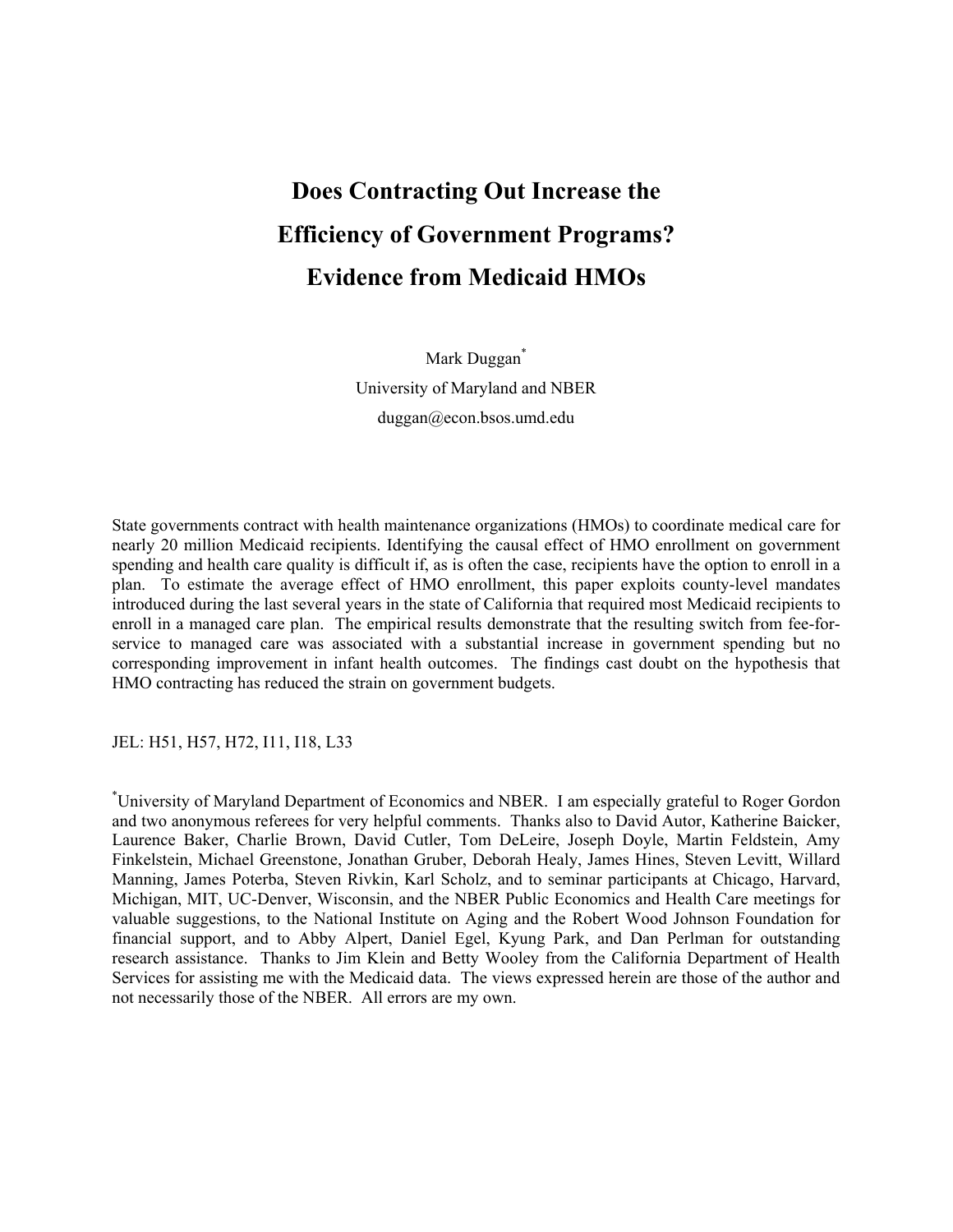#### **1. Introduction**

A central issue in public finance concerns the desirability of contracting public services out to the private sector. Advocates of contracting out argue that private firms are more efficient and are more likely to offer a range of services that will allow each individual to get closer to her preferred bundle. Opponents assert that private firms reduce non-contractible quality and avoid unprofitable clients. As previous researchers have noted, the optimal public-private mix is likely to vary across government services, with an easy-to-monitor service like garbage collection a strong candidate for contracting out and national defense located at the opposite end of the spectrum (Shleifer, 1998).

Though the extent of private sector involvement has been growing for a number of government services in the U.S., perhaps the most striking recent change has been the increasing role of private managed care organizations in the government's Medicare and Medicaid programs. Rather than directly reimbursing hospitals, physicians, and other health care providers, the federal and individual state governments now contract with HMOs and similar managed care organizations to coordinate medical care for more than one-third of the 75 million beneficiaries of these two programs. In most cases, the managed care plans are paid a fixed amount each month per enrollee. This payment may vary with recipient characteristics but typically does not increase if the recipient's health deteriorates or if she receives intensive treatments.

This shift from fee-for-service to managed care was to some extent motivated by a desire to reduce both the level and the growth rate of expenditures in these two public programs. Taken together, Medicare and Medicaid now account for more than \$550 billion in government spending and are projected to account for an increasing share of GDP in future years. While these two programs provide valuable insurance to two of society's most vulnerable groups – the elderly and the poor – the method of payment that Medicare and Medicaid use introduces significant distortions in medical care purchase decisions. Because the fee-for-service system does not constrain health care utilization and program participants only face a fraction of the price of additional medical care, individuals are likely to consume some services that provide a benefit substantially less than the cost.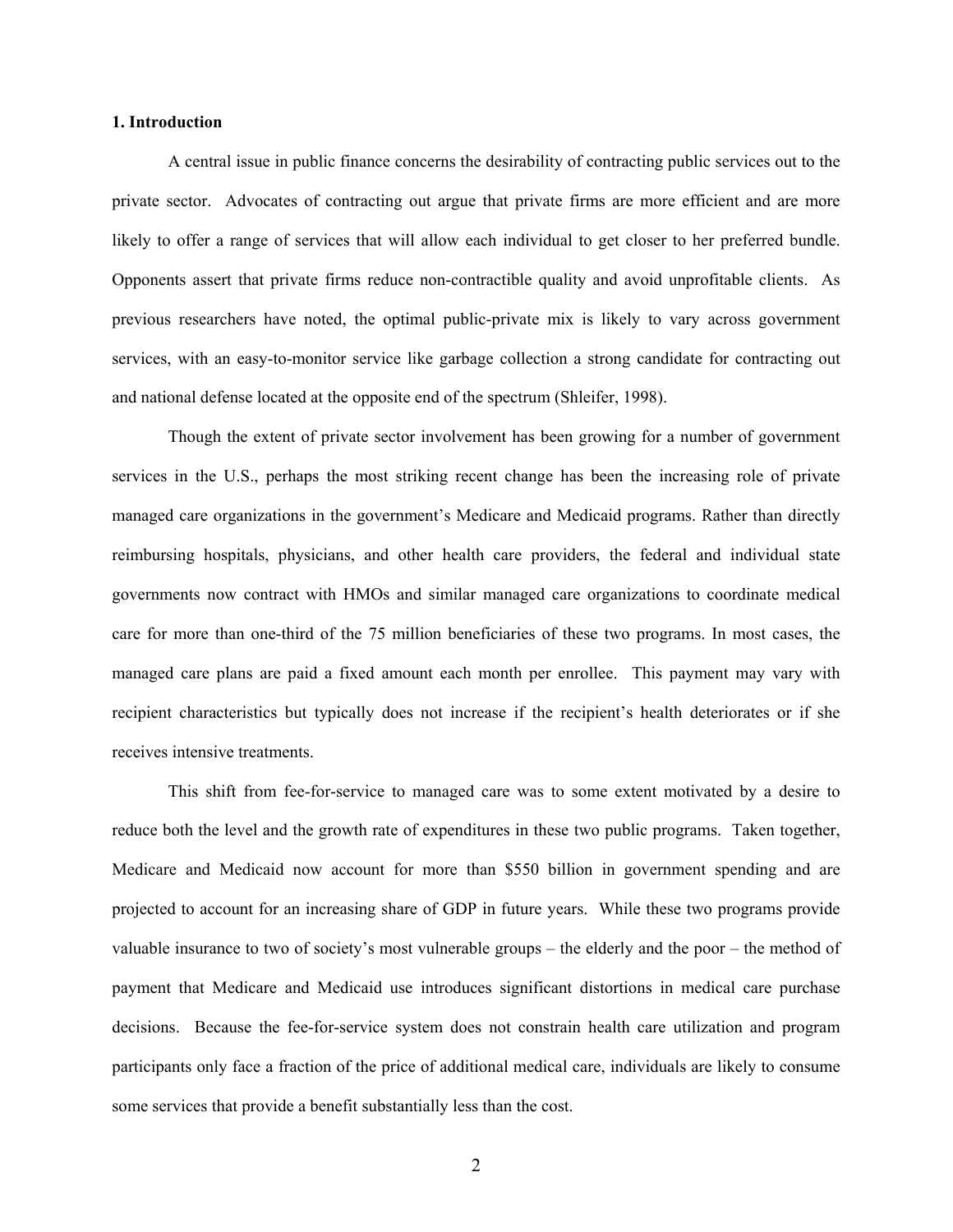If managed care plans have information about the value that their Medicare and Medicaid enrollees are likely to place on particular treatments, they may be well positioned to reduce medical care utilization while still providing valuable insurance against adverse health shocks.<sup>1</sup> In the limit, the set of marginal services - those covered by fee-for-service but not under managed care - would yield no health benefit and thus medical care spending could decline with no change in individuals' health outcomes. Depending on the extent of moral hazard in medical care purchase decisions, the government could potentially lower public medical spending by contracting with organizations that can constrain health care utilization and more accurately measure the costs and benefits of particular services.

There are three additional channels through which HMOs could lower health care spending and increase the efficiency of medical care. First, because their reimbursement does not increase in response to changes in the health of their enrollees, managed care organizations will have a financial incentive to keep their beneficiaries healthy. Thus plans may use their superior information about the benefits of health care treatments and lifestyle changes to encourage decisions that will lower future demand for medical care services. Additionally, plans may be able to negotiate lower input prices from medical care suppliers, with recent work showing that private managed care plans pay lower prices than their private fee-for-service counterparts for the same services (Cutler, McClellan, Newhouse, 2000). And finally, if the government contracts with multiple managed care plans, then the resulting competition and the increase in the number of options that program participants have may lead to substantial improvements in medical care quality. For these reasons, it is possible that managed care plans can increase efficiency – either through a reduction in spending or by improving health care quality.

While the set of arguments in favor of contracting with HMOs is extensive, other theoretically appealing hypotheses suggest that shifting Medicare and Medicaid recipients to managed care will reduce program efficiency. Because each program insures approximately 40 million individuals, the federal and individual state governments are likely to have more market power than a typical HMO and may therefore

<sup>&</sup>lt;sup>1</sup> See Glied (2000), Miller and Luft (1997), and Cutler, McClellan, and Newhouse (2000) for more detailed discussions of the potential effects of managed care.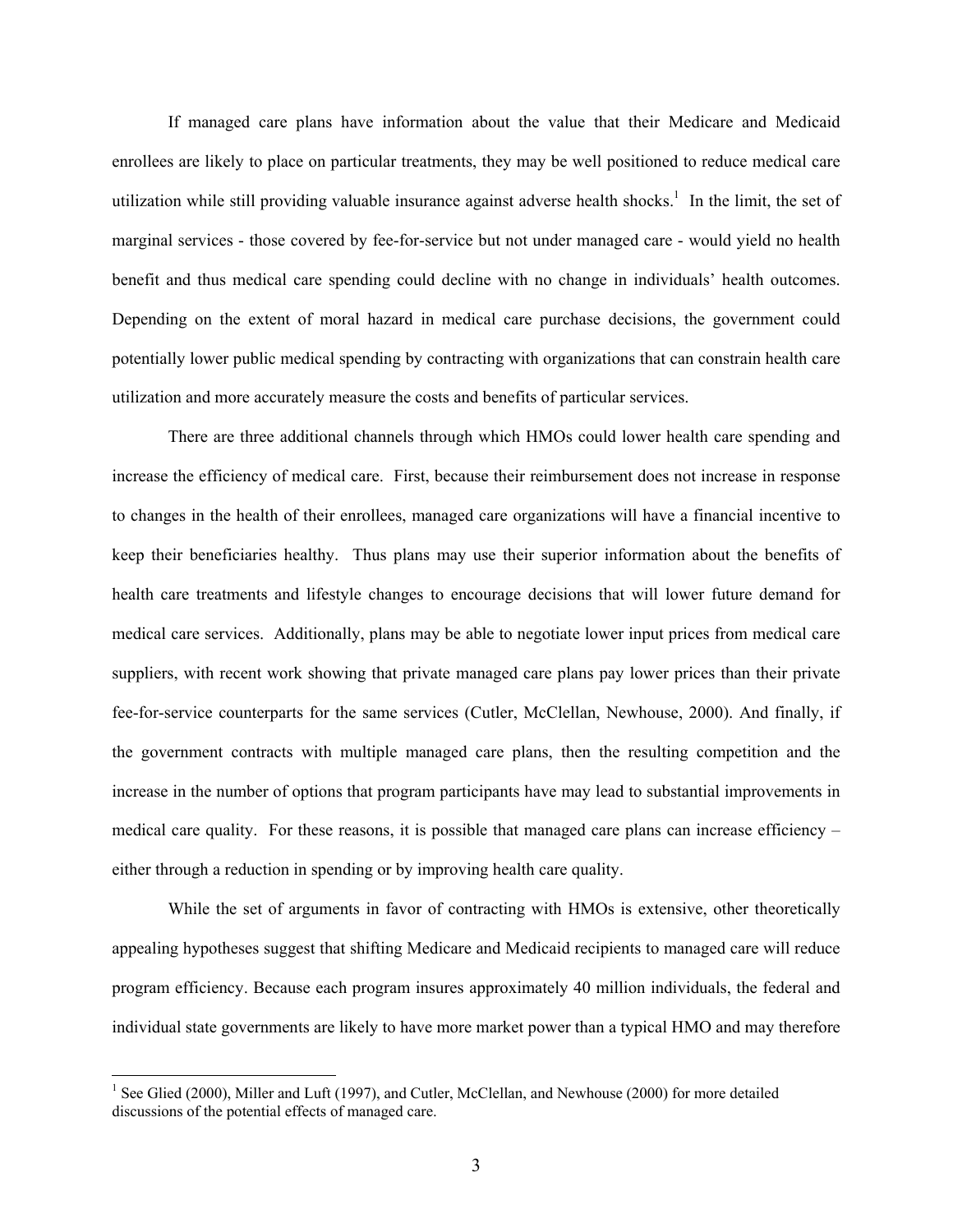be able to negotiate lower prices for medical care.<sup>2</sup> Additionally, to the extent that there are increasing returns to scale in program administration, contracting with multiple plans will increase total costs and reduce the fraction of spending devoted to medical care services. Third, the costs to the government will depend not just on the costs to the managed care organization but also on the amount by which plans markup their bids when competing for Medicaid HMO contracts. If the bidding process is not particularly competitive, then this markup could be substantial. And finally, because HMOs are reimbursed a fixed amount per recipient that depends on a limited set of observable characteristics, they may have an incentive to provide a mix of services that discourages some individuals from enrolling.

It is therefore largely an empirical question whether the shift from fee-for-service to managed care has increased the efficiency of these two large government programs. Medicare is a federally funded and administered program in which recipients have the option to enroll in an HMO but are not required to do so. Identifying the effect of managed care enrollment in this program is difficult for two reasons. First, because virtually all Medicare recipients can enroll in a managed care plan, it is likely that those who choose to enroll will differ in unobservable ways from those who do not. Second, even if one looks at changes in a particular recipient's spending or health outcomes following a switch into or out of managed care, it is plausible that a change in health and thus in the demand for medical care services caused the change.

In contrast to the Medicare program, Medicaid is administered by state governments and there is substantial variation across states and localities in the rules that influence Medicaid managed care enrollment. Furthermore, many Medicaid recipients are required to enroll in an HMO. Thus both of the obstacles to identification are less of an issue for this program.

In this paper, I estimate the effect of HMO contracting by exploiting twenty county-level mandates passed in the state of California at different times during the 1990s that required millions of

<sup>&</sup>lt;sup>2</sup> A number of models predict that price discounts will increase with the market share of the buyer. See Stoles and Zwiebel (1996) for the case of a monopoly supplier and Snyder (1998) for an example with competing suppliers.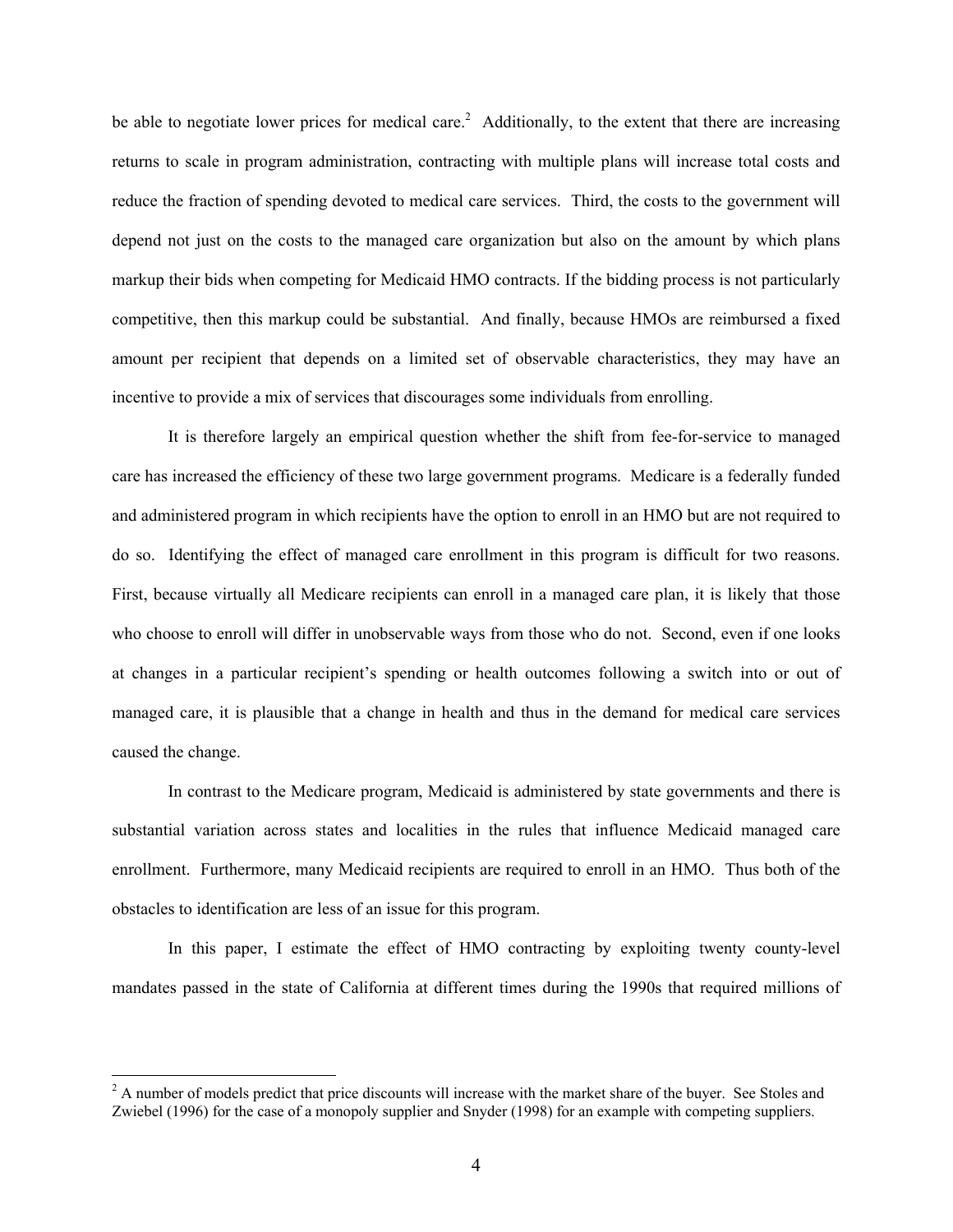Medicaid recipients to enroll in an  $HMO$ <sup>3</sup>. This study represents the first one to utilize individual-level data to measure both the spending and the health outcome effects of such an ambitious shift in the insurance coverage of the Medicaid population.<sup>4</sup> Because the date that each Medicaid managed care mandate would take effect in each county was chosen far in advance by state government officials, I argue below that these laws provide plausibly exogenous variation in HMO enrollment among Medicaid recipients. In virtually every county that introduced a mandate, there was an immediate and significant increase in Medicaid HMO enrollment. The number of Medicaid managed care plans varied across counties, but in all cases the state government paid HMOs a fixed amount per recipient-month and the plans then paid hospitals, physicians, pharmacies, and other health care providers for medical care services. Recipients continued to bear no financial cost for any services covered by Medicaid – both the deductible and the co-pay remained at zero.<sup>5</sup>

 In the first part of my empirical analysis, I use complete claims data for a 20% sample of California's Medicaid recipients to investigate the effect of HMO enrollment on total Medicaid spending. I focus on AFDC-linked<sup>6</sup> Medicaid recipients because these individuals were differentially affected by the mandates, while HMO enrollment for other Medicaid recipients (e.g. blind and disabled beneficiaries of the SSI program) in most counties with a mandate remained voluntary. My final sample consists of panel data for nearly 1.2 million AFDC recipients with at least one month of Medicaid eligibility in the state of

 $3$  In the discussion that follows, I use the terms HMO and managed care plan interchangeably. It is worth noting that HMOs represent one type of managed care, but that other types of insurance would also be classified as managed care (e.g. preferred provider organizations). Because all of the 44 plans that have contracts in counties with a mandate are most accurately classified as HMOs, I do not distinguish between HMOs and other plan types. 4

<sup>&</sup>lt;sup>4</sup> A substantial body of research examines the effect of Medicaid managed care on measures of health care quality (see Kaiser (1995) for a review) though few focus on health outcomes. Recent exceptions include Levinson and Ullman (1998) and Kaestner, Dubay, and Kenney (2002), with both studies using infant health as the outcome variable of interest. Notable papers that estimate the effect of Medicaid managed care on government spending include Leibowitz, Buchanan, and Mann (1992), Buchanan, Leibowitz, and Keesey (1996), and Goldman, Leibowitz, and Buchanan (1998). All three of these studies have the advantage of random assignment, though each one examines just one pilot managed care plan. The current study considers the effect of nearly 50 HMOs for a substantially longer time period and also considers the effect of these plans on health outcomes.

 $<sup>5</sup>$  See Ellis and McGuire (1993) and Newhouse (1996) for a discussion of the tradeoffs associated with different</sup> degrees of supply and demand-side cost-sharing.

<sup>&</sup>lt;sup>6</sup> The AFDC program was replaced by other programs in 1997. The largest of these other programs is CalWorks (California's name for Temporary Assistance to Needy Families), with the next largest including individuals eligible for Medicaid through Section 1931b of Title XIX of the Social Security Act. To simplify the discussion, I use the term AFDC throughout this paper.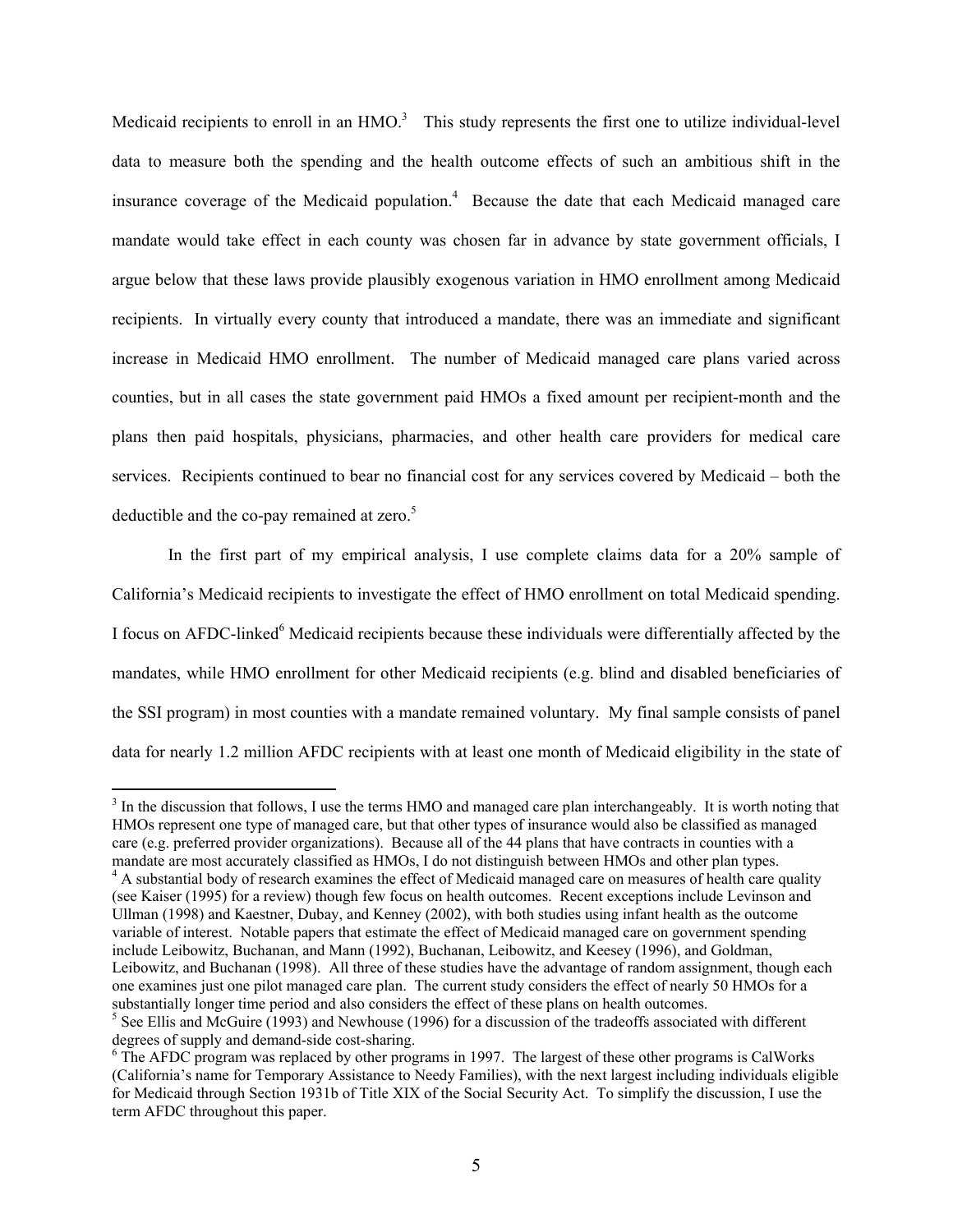California between January of 1993 and December of 1999. Using the existence of a mandate as an instrumental variable for enrollment in an HMO, my findings demonstrate that the average effect of the switch in enrollment induced by the mandates was to increase Medicaid spending by approximately 17%.

Whether the increase in government spending was associated with an improvement in health outcomes is the subject of the second part of my empirical analysis. For this question, I am unable to use the Medicaid claims data described above, because once a fee-for-service Medicaid recipient enrolls in a managed care plan I no longer have detailed information about his/her health care utilization (from which health could be estimated). I therefore use a different data source that is immune from this problem to estimate health among Medicaid recipients. Specifically, I use hospital discharge data for the 1993-1999 period to estimate the average health of Medicaid-insured infants at the county level. My findings here suggest that the shift from fee-for-service to managed care was not associated with a significant improvement in infant health outcomes.

Taken together, my results suggest that contracting with HMOs reduced the efficiency of California's Medicaid program. At a minimum, one can reject the hypothesis that the switch from feefor-service to managed care reduced the state government's spending below what it otherwise would have been. It is unclear whether these results generalize to other categories of Medicaid recipients, to other state Medicaid programs, or to the federal Medicare program. But given that the mandates did mitigate the standard selection problem and that California's HMO market is among the most competitive in the U.S., the expenditure results described below should give pause to those who believe that HMO contracting is an effective strategy for controlling current and future public medical spending.

# **2. Medicaid Managed Care Background**

California's Medicaid program currently provides health insurance to nearly 6.5 million lowincome individuals. Program participants are a diverse group, including newborn infants, the institutionalized elderly, and individuals in dozens of other Medicaid eligibility categories. Until the early 1990s, the vast majority of program participants were enrolled in a fee-for-service program, with the state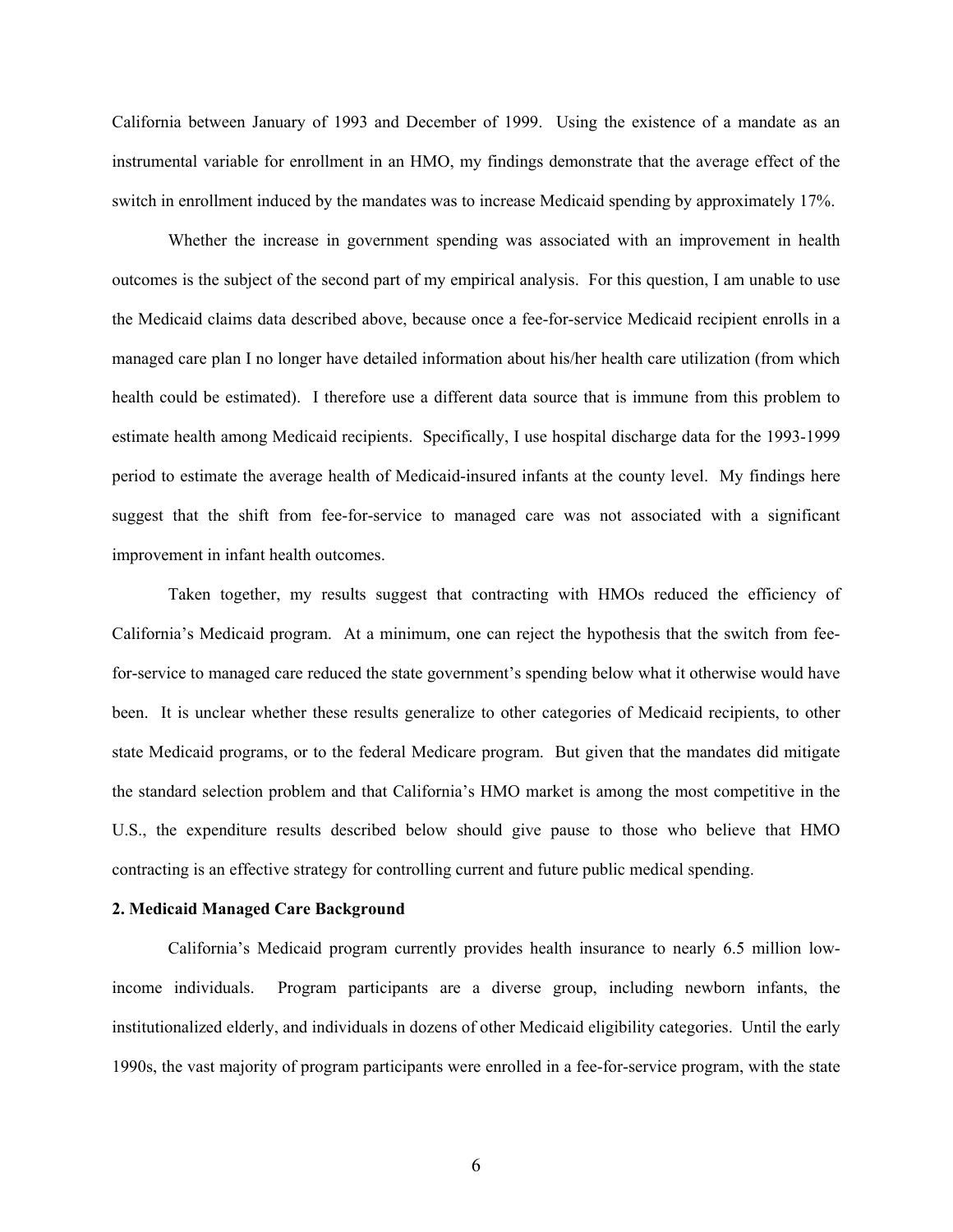of California directly reimbursing hospitals, physicians, pharmacies, and other health care providers for the costs associated with their medical care.

Perhaps because of dissatisfaction with the fee-for-service system, the state of California passed legislation in 1991 and in 1992 that made it significantly easier for the state's Department of Health Services to require certain groups of Medicaid recipients to enroll in an HMO. Prior to this change, just 12% of Medicaid recipients were voluntarily enrolled in a managed care plan. But during the next eight years, the share of Medicaid recipients enrolled in an HMO consistently increased and stood at 51% by 1999. As Table 1 demonstrates, this increase tracked the national increase quite closely, with the corresponding figures for the U.S. as a whole standing at 10% in 1991 and 56% in 1999. Under this system, HMOs that contract with the state of California to coordinate medical care for Medicaid recipients are paid a fixed amount per recipient-month that varies across Medicaid eligibility categories.

While the growth at the state level proceeded quite smoothly during this time period, there was substantial variation across local market areas in the pace of managed care penetration. This variation was primarily driven by differences across counties in the timing of Medicaid managed care legislation. Beginning with Sacramento in April of 1994 and most recently with Monterey in October of 1999, certain categories of Medicaid recipients in the state of California were required to enroll in an HMO. The groups affected by the mandates and the number of plans from which recipients could choose varied substantially across counties.

 There are three approaches that California has employed to shift its Medicaid recipients into managed care plans. In the first, which is referred to as Geographic Managed Care (GMC), the state government contracts with several commercial HMOs to coordinate care for Medicaid recipients. Plans initially applied by submitting a menu of prices at which they would be willing to insure each type of Medicaid recipient. The government then awarded contracts to the plans most likely to deliver high quality medical care at a low price, though the weight placed on quality and spending was not specified.

The first county to switch its Medicaid recipients to managed care under this model was Sacramento, where AFDC recipients and some other Medicaid beneficiaries were required to enroll in a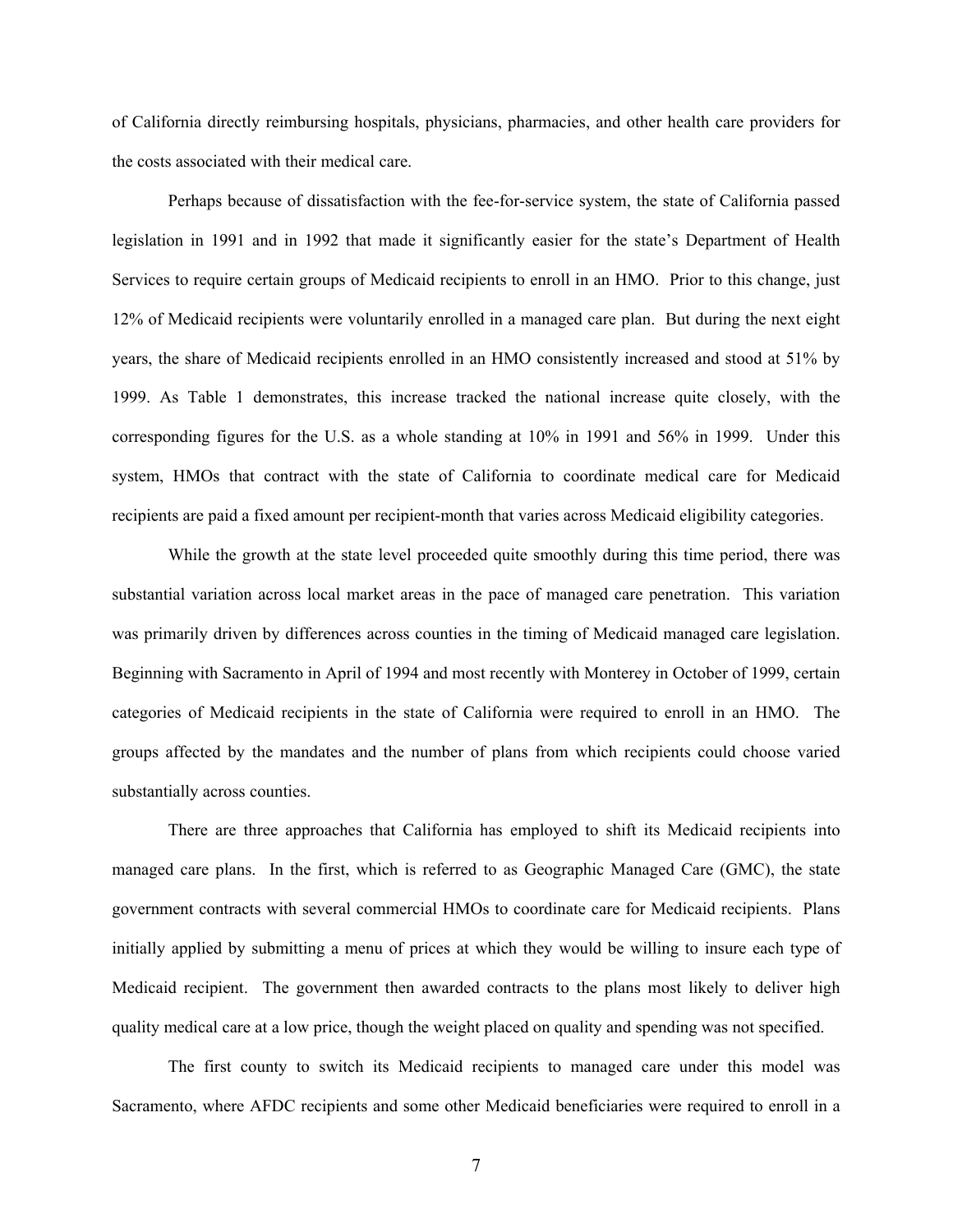plan beginning in April of 1994. Those affected by the mandate accounted for nearly 70% of Medicaid recipients but a smaller percentage of program spending. Aged, blind, and disabled individuals eligible for Medicaid through the Supplemental Security Income (SSI) program were not required to join an HMO but had the option to do so, while a small share of recipients (e.g. non-resident aliens) were not allowed to enroll in a plan. At the time of the mandate, approximately 8% of AFDC recipients were voluntarily enrolled in a managed care organization. This share increased steadily during the next several months, but never reached 100% (see Figure 1).<sup>7</sup> Despite this, the increase from less than 10% to more than 80% in just six months was quite a significant change.

 As shown in Figure 2, an even sharper change in managed care penetration occurred in Solano, the first county to switch its recipients into a county-organized health system (COHS) during the time period of interest.<sup>8</sup> Under this model, the not-for-profit, community-based HMO was reimbursed a fixed amount per recipient-month that varied by eligibility category. In contrast to Sacramento, recipients did not have a choice of plan in COHS counties. Additionally, the state government did not accept bids from commercial companies, instead deciding in advance to contract with one Medicaid-only HMO in each county. In addition to AFDC recipients, SSI recipients and individuals in most other Medicaid eligibility categories were required to enroll in the managed care plan.

 The final model of Medicaid managed care used in California involved competition between one commercial plan and one private not-for-profit, Medicaid-only HMO. In these "Two-Plan" counties, the state solicited bids from private companies and awarded a contract to just one of the plans. Alameda was the first county to switch its Medicaid recipients into managed care plans using this model. The resulting increase in the fraction of recipients enrolled in an HMO was significant (see Figure 3), though a bit less rapid than the increase in Sacramento. AFDC recipients were required to enroll in one of the two plan

<sup>&</sup>lt;sup>7</sup> There were three reasons for this. First, it often took a few months for newly eligible Medicaid recipients to become enrolled in a plan. Second, foster children receiving AFDC payments were not required to join a plan. And third, a small percentage of recipients were given waivers from the mandates and allowed to remain in the fee-for-service system.

<sup>&</sup>lt;sup>8</sup> Medicaid recipients in Santa Barbara and San Mateo were required to join a county-organized health system starting in 1983 and 1987, respectively. I select Solano as the first because my data do not begin until 1993.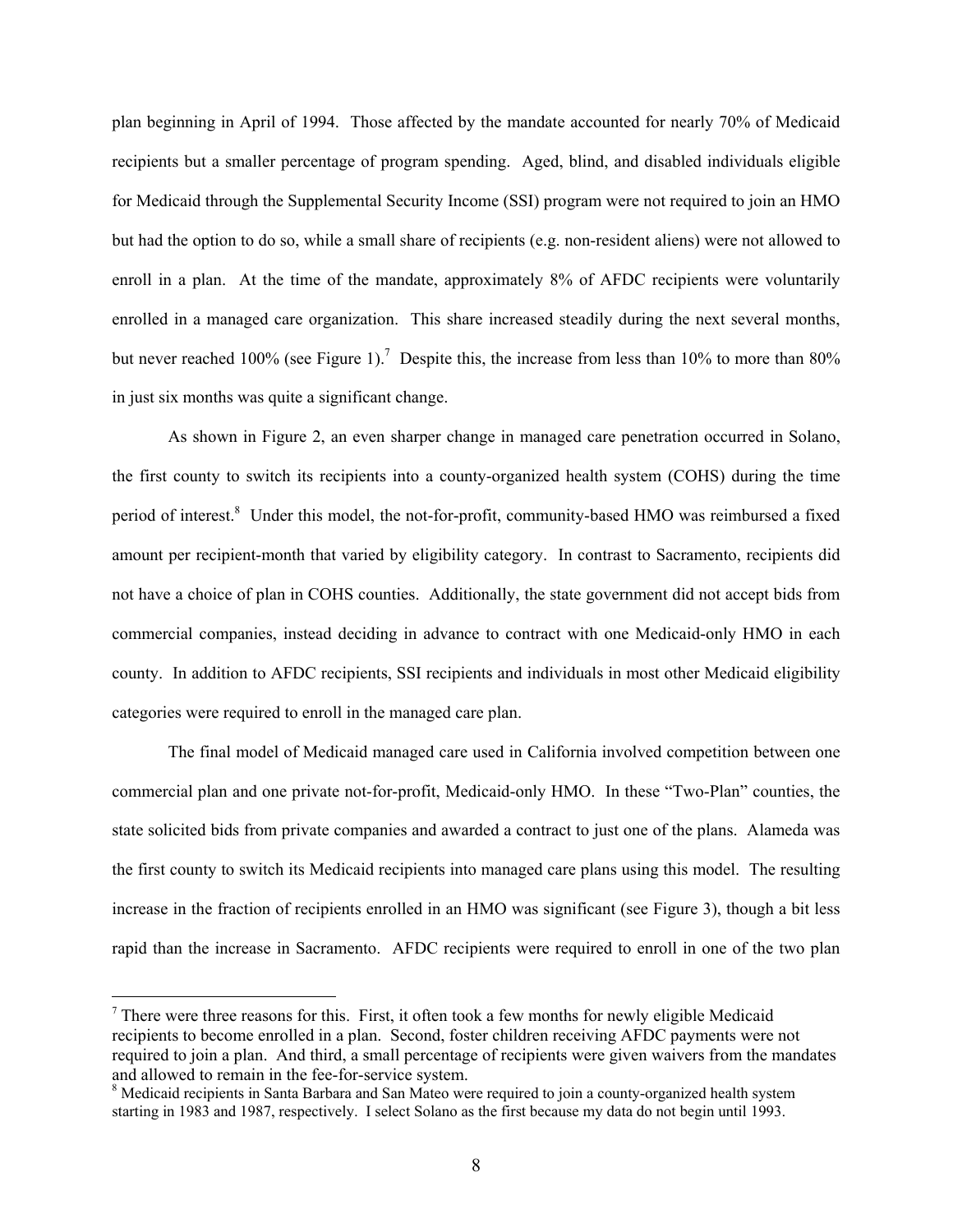while SSI recipients and most other Medicaid beneficiaries had the option to join a plan. Table 3 lists the counties that introduced Medicaid managed care mandates during the 1990s and the dates that each mandate was imposed. The final column gives the fraction of AFDC recipients who were voluntarily enrolled in a Medicaid managed care plan in the month before the mandate took effect, which varied from a low of 0% to a high of more than 58% in San Diego.

It is theoretically ambiguous which of these three models would be more likely to yield a favorable change in government spending and health outcomes relative to the fee-for-service system. Consider, for example, the effect of HMO contracting on government spending for a given level of quality. If the most important difference between the plan types is market power in negotiating with health care providers, then one might expect to find higher spending in GMC and 2-plan counties. Alternatively, if the key distinction is the extent of competition in the bidding process for the HMO contracts, then one would find significantly higher spending in COHS counties (which did not have to compete to win the contract). And finally, if the most important factor is the economies of scale in program administration, then one would expect to observe lower spending for a particular level of quality in COHS counties. In the empirical work that follows, I explore which of these hypotheses seems to most accurately describe California's experience with Medicaid HMOs from 1993 to 1999.

# **3. Data and Empirical Framework**

# *A. Medicaid Spending and Health Outcomes Data*

Medicaid recipients enrolled in a managed care plan typically have no paid fee-for-service claims. It is therefore not surprising that the increase in managed care enrollment has coincided with a decline in the relative importance of fee-for-service payments in the Medicaid program. In 1993, the \$10.44 billion in fee-for-service expenditures accounted for 70% of total Medicaid spending (Table 2). This fraction declined to 56% by 1999, with the corresponding share for capitation payments increasing from 4% to 15%. The first aim of this paper is to determine whether part of the slowdown in Medicaid spending during the last several years (from 16% annually in the 1989-93 period to less than 5% per year during the next six years) was caused by the increase in HMO enrollment.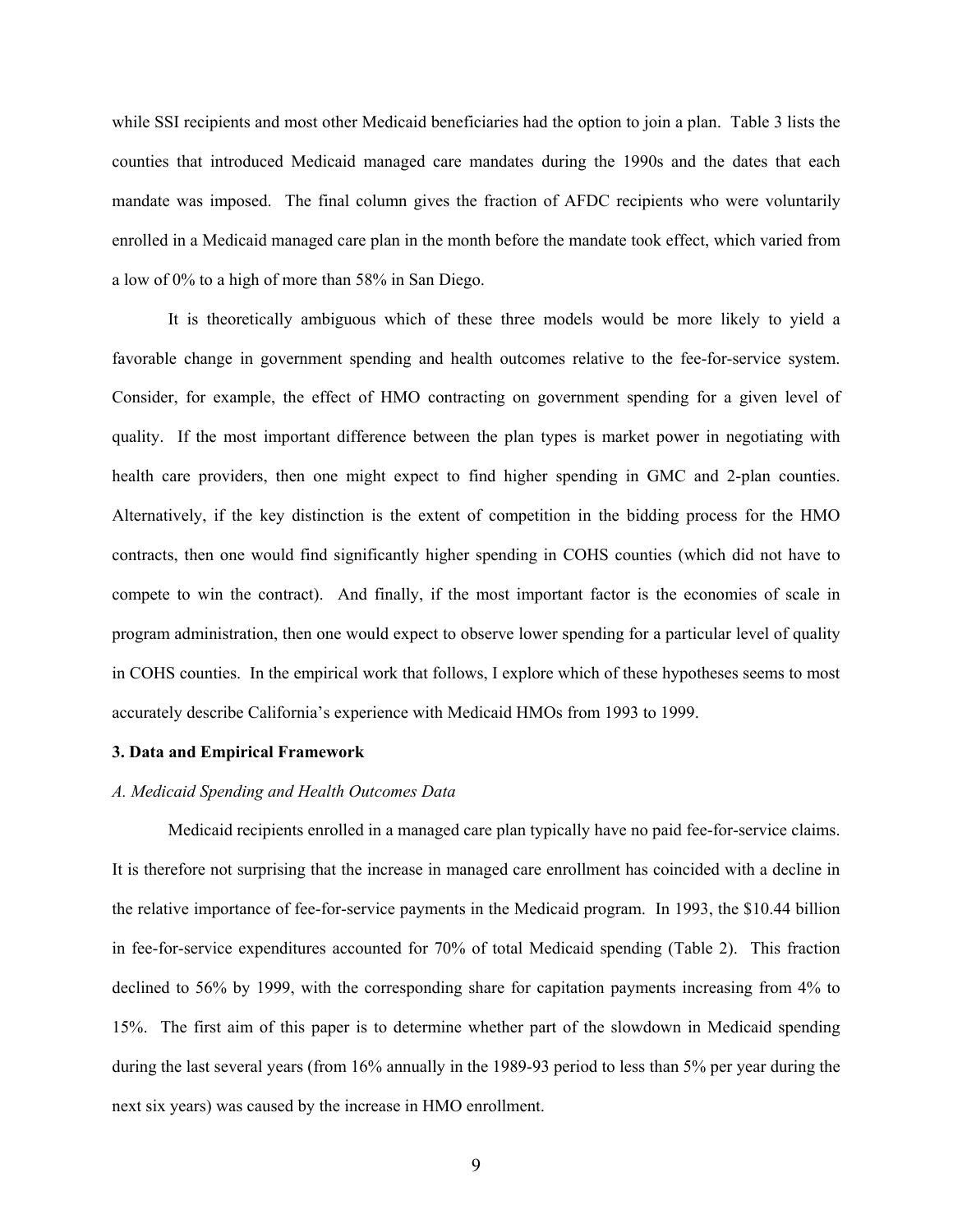To do this, I use individual-level expenditure data for a random 20% sample of Medicaid beneficiaries. The California Department of Health Services (DHS) maintains a database that contains all fee-for-service payments made on behalf of each Medicaid recipient. These claims include payments to hospitals, pharmacies, physicians, long-term care facilities, and other types of health care providers. In a typical year, there are more than 150 million fee-for-service Medicaid claims in the state of California. Additionally, DHS tracks every recipient's eligibility for the program in each month, and its eligibility file provides data on whether a recipient is enrolled in a managed care plan or is instead in the fee-forservice system. This eligibility data can be matched to another DHS data source that contains planspecific reimbursement rates by month and Medicaid eligibility category. I use this information together with the fee-for-service claims to calculate individual-specific Medicaid spending for medical services received by the recipient in each six-month period from the first half of 1993 until the second half of 1999.<sup>9</sup> The 20% sample includes expenditure data for 2,535,459 individuals with at least one month of Medicaid eligibility between January of 1993 and December of 1999.

Once a Medicaid recipient enters a managed care plan, the Medicaid claims data is no longer informative about his health care utilization. It is therefore not possible to identify the effects of HMO enrollment on health care quality without a different source of data. In my analysis of health outcomes, I utilize California's hospital discharge data, $^{10}$  which contains detailed information about every hospital discharge in the state during the time period of interest. Though I am unable to link a specific hospital patient with a particular Medicaid recipient, I can investigate whether average health outcomes for

<sup>&</sup>lt;sup>9</sup> This expenditure data will miss some of the spending categories listed in Table 2. For example, I do not have individual-specific DSH payments, though county-level expenditure specifications that included this information suggest that DSH payments were not significantly affected by the shift to HMOs (Duggan, 2002). Additionally, my expenditure data do not include miscellaneous non-FFS spending nor Medicare buy-ins, but these are paid almost exclusively on behalf of SSI recipients and thus would essentially be zero for the AFDC recipients in my sample. Also, dental payments are not included in my data but these were "carved out" of all managed care contracts and thus should not have been affected. The absence of data on administrative costs is potentially problematic. Conversations with state Medicaid officials suggest that the shift to managed care has, if anything, increased the state's costs of administering the program, because the number of state employees in the fee-for-service branch has not fallen while a new state agency was created to administer the managed care contracts. The fact that administrative costs rose by more than 7% per year from 1993 to 1999 is consistent with this.  $10$  See Duggan (2000) for a detailed description of the California's hospital discharge data.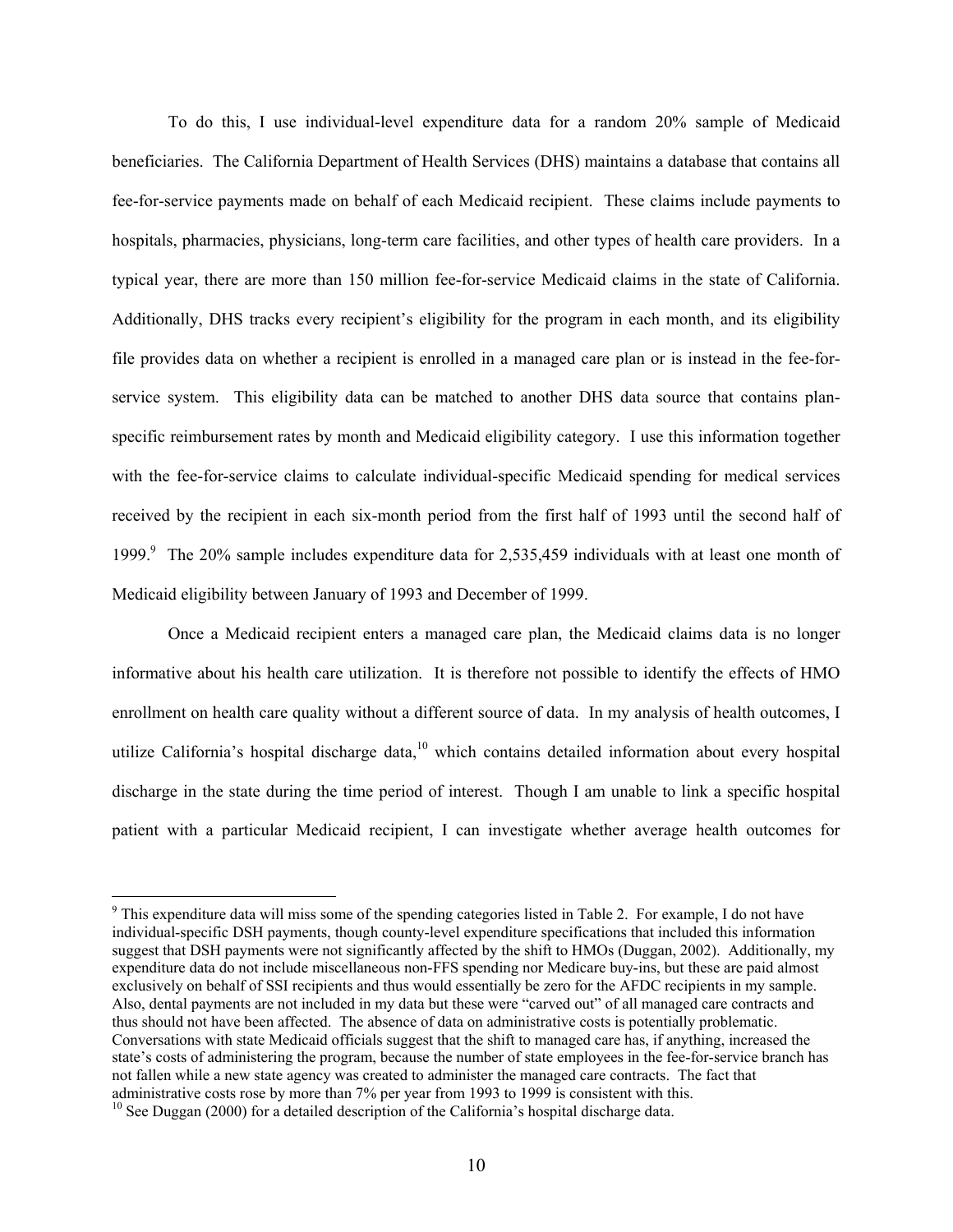Medicaid recipients changed in a county following the passage of a managed care mandate there. The specific outcomes used are described below.

#### *B. Empirical Framework*

 $\overline{a}$ 

In the empirical work that follows, I use the presence of a county managed care mandate as an instrumental variable to estimate the average effect of switching a Medicaid recipient from fee-for-service into an HMO. The identifying assumption of this empirical approach is that the mandate is related to government spending and health outcomes only through an effect on HMO enrollment. This assumption would be violated if, for example, counties introduced managed care mandates in response to changes in Medicaid spending or because of changes in the characteristics of their Medicaid recipients. Because the date of each mandate was chosen far in advance by state Medicaid officials, $11$  this type of endogeneity seems unlikely to have been present.<sup>12</sup>

 While the introduction of the mandates were unlikely to have been affected by changes in a county's Medicaid spending or in the characteristics of its recipients, it is worth pointing out that the counties selected for the mandates are not a random sample of California's 58 counties, but are instead disproportionately large (e.g. 18 of the 20 most populous counties have a mandate while only 3 of the remaining 38 do) and more urban than the average county in this state. Similarly, the type of managed care chosen in each county may not have been purely random. For example, the COHS model was more likely to be adopted in counties with a less competitive HMO industry.

 $<sup>11</sup>$  State legislation passed in 1991 and 1992 made possible the substantial expansion of Medicaid managed care</sup> examined in this paper. The GMC model and the April 1994 date was chosen in early 1992 for Sacaramento, the first county to move to mandatory Medicaid managed care after the passage of this legislation. At about this same time, twelve counties were selected for the 2-plan model, five for the COHS model, and one other (San Diego) for GMC (DHS, 1998). Thus all of the mandate counties, their types of managed care, and the approximate dates of the

mandates were selected more than two years before any mandate took effect (California DHS, 1998).<br><sup>12</sup> Recognizing the potential benefits of learning-by-doing, the state Medicaid agency started slowly with the shift to HMOs. Sacramento and Solano were selected first at least partially because they were smaller counties and thus the shift would be less complicated than in some of the later counties (e.g. Los Angeles). Seventeen months elapsed between the second and third mandates (Solano and Orange), but during the subsequent seventeen months an additional eleven counties required their recipients to enroll in a plan.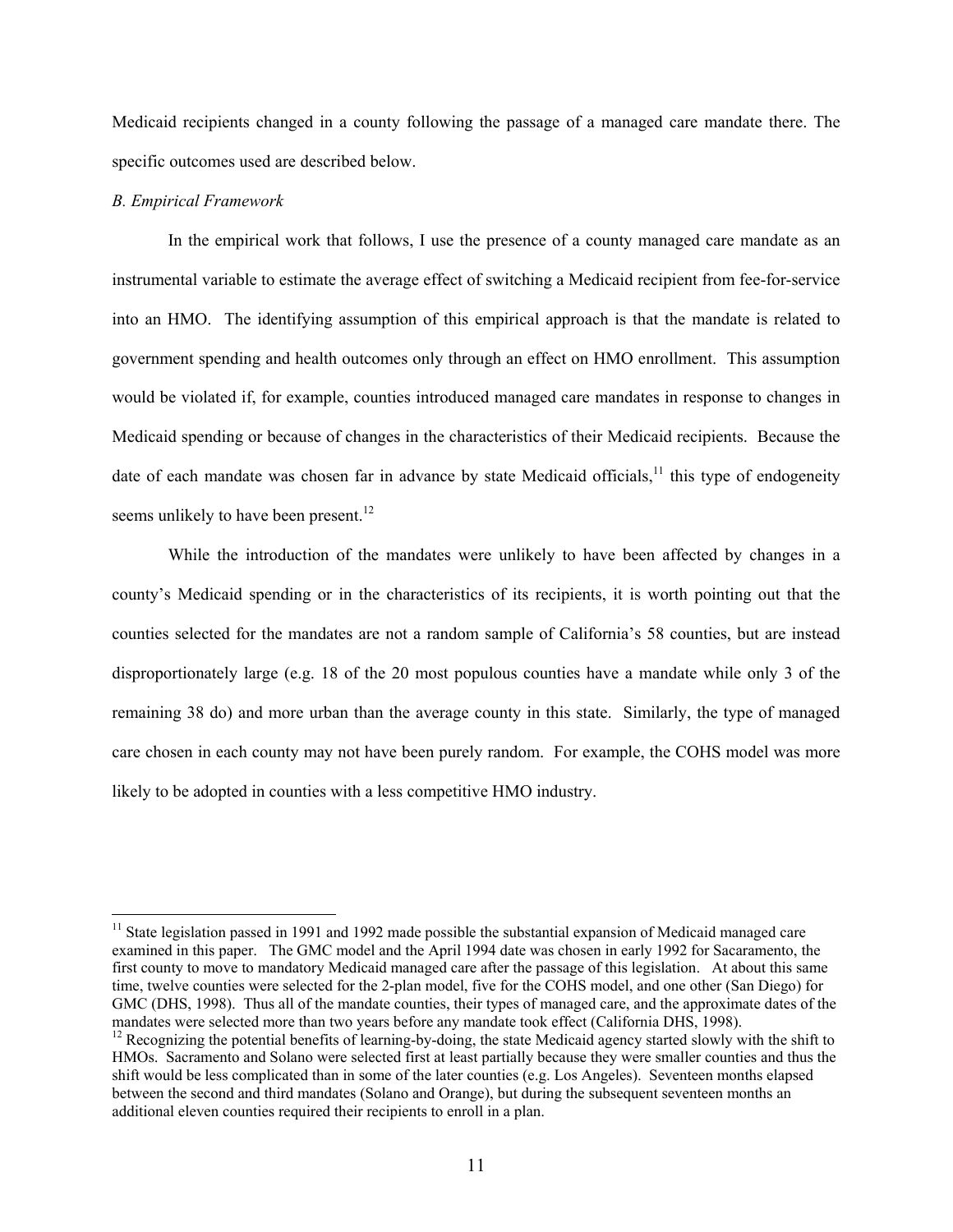But as long as this non-random assignment of mandates and plan types to counties can be controlled for by including individual fixed effects<sup>13</sup> and county-specific time trends, it will not bias the estimates from specifications of the following type:

(1) *ManCare<sub>jkt</sub>* = 
$$
\alpha_1 + \gamma_1^*
$$
 *Mandate<sub>kt</sub>* +  $\mu_1 X_{jkt} + \theta_{1j} + \lambda_{1t} + t^* \rho_{1k} + \varepsilon_{1jkt}$   
(2) *Spending<sub>jkt</sub>* =  $\alpha_2 + \gamma_2^*$  *Mandate<sub>kt</sub>* +  $\mu_2 X_{jkt} + \theta_{2j} + \lambda_{2t} + t^* \rho_{2k} + \varepsilon_{2jkt}$ 

with j, k, and t indexing individuals, counties and years, respectively. In these individual-level regressions, the *Mandate<sub>k,t</sub>* variable is equal to the fraction of individual j's eligible months in period t with a mandate in effect. I index this by k rather than j because the policy is varying at the county and not at the individual level. *ManCare<sub>ikt</sub>* is equal to the fraction of j's eligible months in which she is actually enrolled in an HMO while *Spending<sub>iki</sub>* is simply Medicaid spending for individual j in period t.

The inclusion of the individual specific fixed effects implies that the parameters  $\gamma_1$  and  $\gamma_2$  are essentially being estimated by "switchers" – individuals who were in fee-for-service but then switched to managed care as a result of the mandates. The IV estimate of the effect of managed care enrollment on Medicaid spending is simply the ratio  $\gamma_2 / \gamma_1$ . I will employ a similar strategy to estimate the effect of the shift from fee-for-service to HMOs on health outcomes, though for the reasons mentioned above I will use county averages for Medicaid recipients in this part of the analysis.

# **4. The Effect of HMO Enrollment on Medicaid Spending**

 $\overline{a}$ 

In this section, I utilize individual level Medicaid expenditure data to investigate whether government spending changed significantly following the shift of program participants into HMOs. From January of 1993 to December of 1999, the fraction of California's Medicaid recipients enrolled in an HMO increased from 13% to 51%. As Figure 4 demonstrates, the increase was even greater for AFDC recipients, who were required to enroll in an HMO in each of the 21 counties with a managed care mandate. While just 20% of welfare recipients in mandate counties were enrolled in an HMO in January

<sup>&</sup>lt;sup>13</sup> County fixed effects are essentially included because I have individual fixed effects and less than 10% of the sample moves from one county to another in my sample.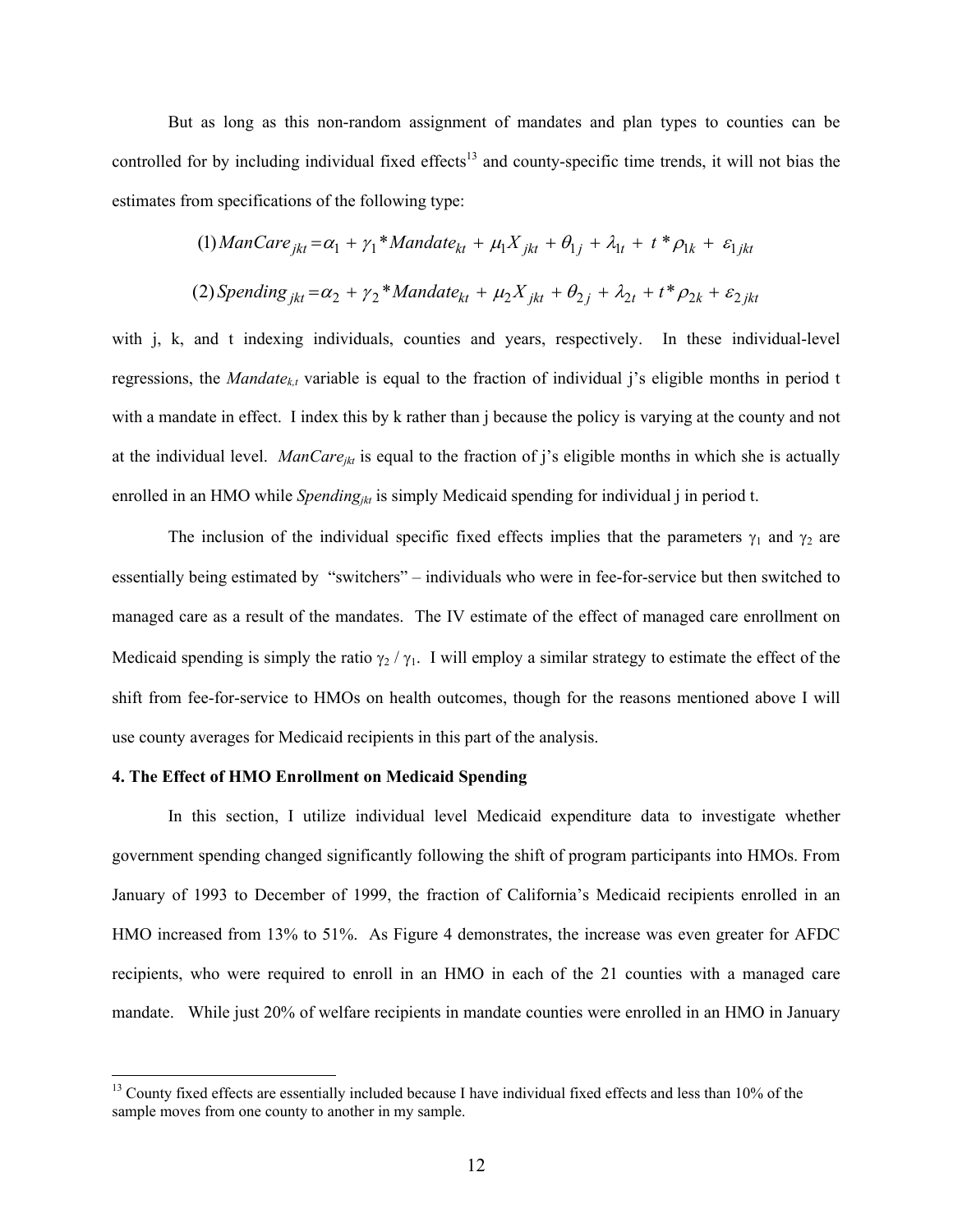of 1993, nearly 85% were by December of 1999. During this same time period, HMO enrollment among welfare recipients in the other 37 counties remained at just 1%.

Because AFDC recipients were differentially affected by the managed care mandates, I focus my empirical work on individuals eligible for Medicaid only through this program.<sup>14</sup> Of the 2,535,459 individuals with at least one month of Medicaid eligibility between 1993 and 1999, my initial sample consists of 1,208,648 welfare recipients.<sup>15</sup> After excluding the 9445 individuals with data inconsistencies across years (i.e. male in 1993 but female in 1995) I am left with a sample of 1,199,203 Medicaid recipients.

An important feature of the Medicaid program is that spell lengths are often quite short and vary substantially across individuals. Figure 5 shows the distribution of the number of Medicaid eligible months in my sample. More than 25% of the welfare recipients in the sample have 10 or fewer months of Medicaid eligibility and more than half have less than 30 months. There is a "spike" at 84 months of eligibility – for most of these individuals their spell is both right and left-censored. Additionally, some individuals in the sample have a break in eligibility, with 26% having two or more distinct spells during the 84 month time period.

 For each individual, I calculate total Medicaid spending in each six-month period from the beginning of 1993 until the end of 1999. Payments are assigned to time periods based on when the service was delivered rather than when the payments were disbursed. Medicaid spending includes feefor-service payments to hospitals, physicians, and other health care providers and capitation payments to HMOs. The maximum number of observations for each person is 14, though just 18% of the sample is eligible for Medicaid in every period (Table 5). The total number of observations in the panel data set is

<sup>&</sup>lt;sup>14</sup> One limitation to focusing on AFDC recipients only is that the shift to managed care may influence utilization by individuals who remain covered by the fee-for-service system. See Baker (1998) for an investigation of the effect of Medicare managed care on the treatment of those who remain in fee-for-service.

<sup>&</sup>lt;sup>15</sup> Of the remaining 1.34 million people in the twenty percent sample, 73% have exactly zero months of eligibility through AFDC with the remaining 27% having some – but not all – of their Medicaid eligibility months due to welfare receipt.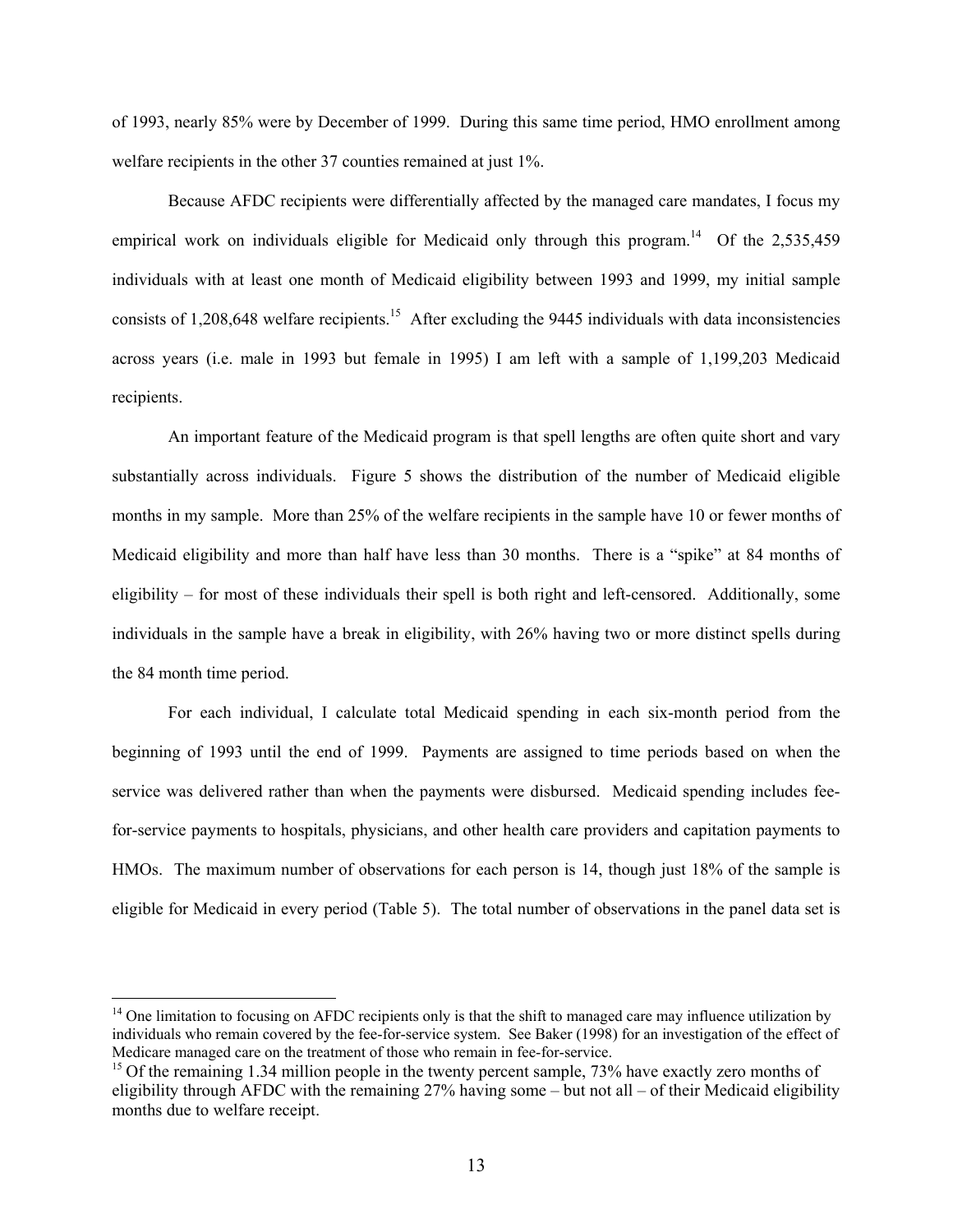equal to 8.15 million, which implies that the average number of observations for each individual in the sample is equal to 6.8.

Summary statistics for individuals in the sample are provided in Table 6. As is clear from this table, approximately 65% of the AFDC recipients in the sample are under the age of 18. This makes sense given that there are approximately twice as many children as adults on the AFDC program. Almost three out of every four adult recipients in the sample are female and virtually all of the adult recipients are under the age of 40. More than 58% of the Medicaid recipients in the sample are black or Hispanic, with the remaining 42% consisting primarily of white and Asian individuals.

 Average spending for those in the sample in each six month time period is equal to \$418 (in 1999 dollars). This is much lower than spending for the average Medicaid recipient in California because SSI recipients and other eligibility categories are not included in my sample and are substantially more expensive on average. For example, spending for the average aged, blind, and disabled recipient of the SSI program was more than six times as large as spending for the average AFDC recipient at the beginning of the sample period (Duggan, 2002).

 The variable *% Mandated* is equal to the percentage of the recipient's eligible months in the sixmonth period in which a mandate is in effect. The mean of this variable (.382) is approximately equal to the average value of the *% Managed Care* variable (.377), which is equal to the percentage of eligible months in which the recipient is actually enrolled in a plan. It is worth pointing out, however, that the two do not move in lock step. For example in 1993 the *% Managed Care* variable has a substantially higher mean than *% Mandated* (.188 vs. .014) while in 1999 the opposite is true (.745 vs. .892).

 The empirical results provided in Table 7 summarize the results from specifications analogous to (1) above. In these regressions, the dependent variable is equal to the fraction of the recipient's eligible months in which he is actually enrolled in an HMO, while the key explanatory variable of interest is the percentage of these eligible months in which he is required to be in an HMO because of a Medicaid mandate in his county of residence. In these regressions, there are 14 time dummies for each of the sixmonth periods and 1,199,203 individual-specific fixed effects. The standard errors are corrected to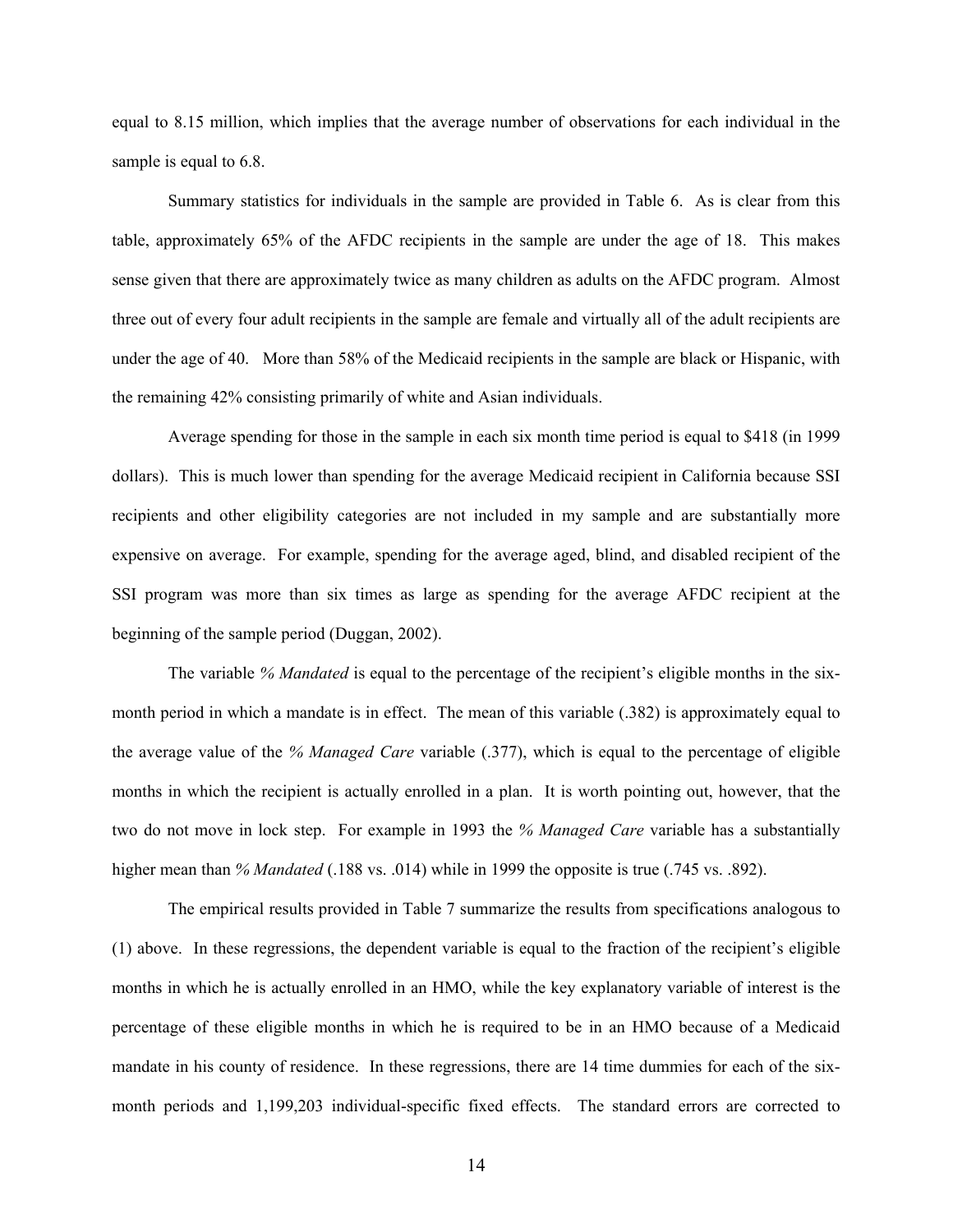account both for the fact that the policy varies only at the county-time (rather than at the individual) level and for serial correlation in the error term.

The key identifying assumption in these regressions is that the mandate is related to Medicaid spending only through an effect on HMO enrollment. This assumption would be violated if, for example, the timing of the mandate in county j were systematically related to changes in spending that would have occurred in this county, relative to the rest of the state, in the absence of the mandate. It is not possible to rule out this type of legislative endogeneity, though because the date of each mandate varied substantially across counties and was chosen far in advance by the state government, this seems like a reasonable assumption. Furthermore, fee-for-service reimbursement rates for many providers, including physicians and pharmacies, were set at the state, and not at the provider level. This uniformity across market areas limits the potential for policy-makers in the state government to have forecasted when expenditures would increase in a specific county relative to the rest of California.

The significantly positive coefficient estimate of 0.410 in the first column of Table 7 implies that the relationship between the managed care mandates and Medicaid HMO enrollment is not one-for-one. There are three principal reasons for this. First, in many counties a large fraction of welfare recipients were voluntarily enrolled in a plan just prior to the mandate (see Table 3). These recipients would experience no change in HMO enrollment (though their plans might change) following the mandate. Second, in many cases the full effect of the mandate does not occur immediately. And third, even after a mandate has been in effect for several months, it is often the case that some welfare recipients remain in the fee-for-service system for the reasons described in Section 2 above. Despite this, this first estimate clearly demonstrates that the introduction of the HMO mandates led to a sharp and significant increase in Medicaid HMO enrollment among the AFDC population.

In the second specification I interact the *% Mandated* variable with an indicator that is equal to one if the person was voluntarily enrolled in a plan in the month before the mandate took effect and zero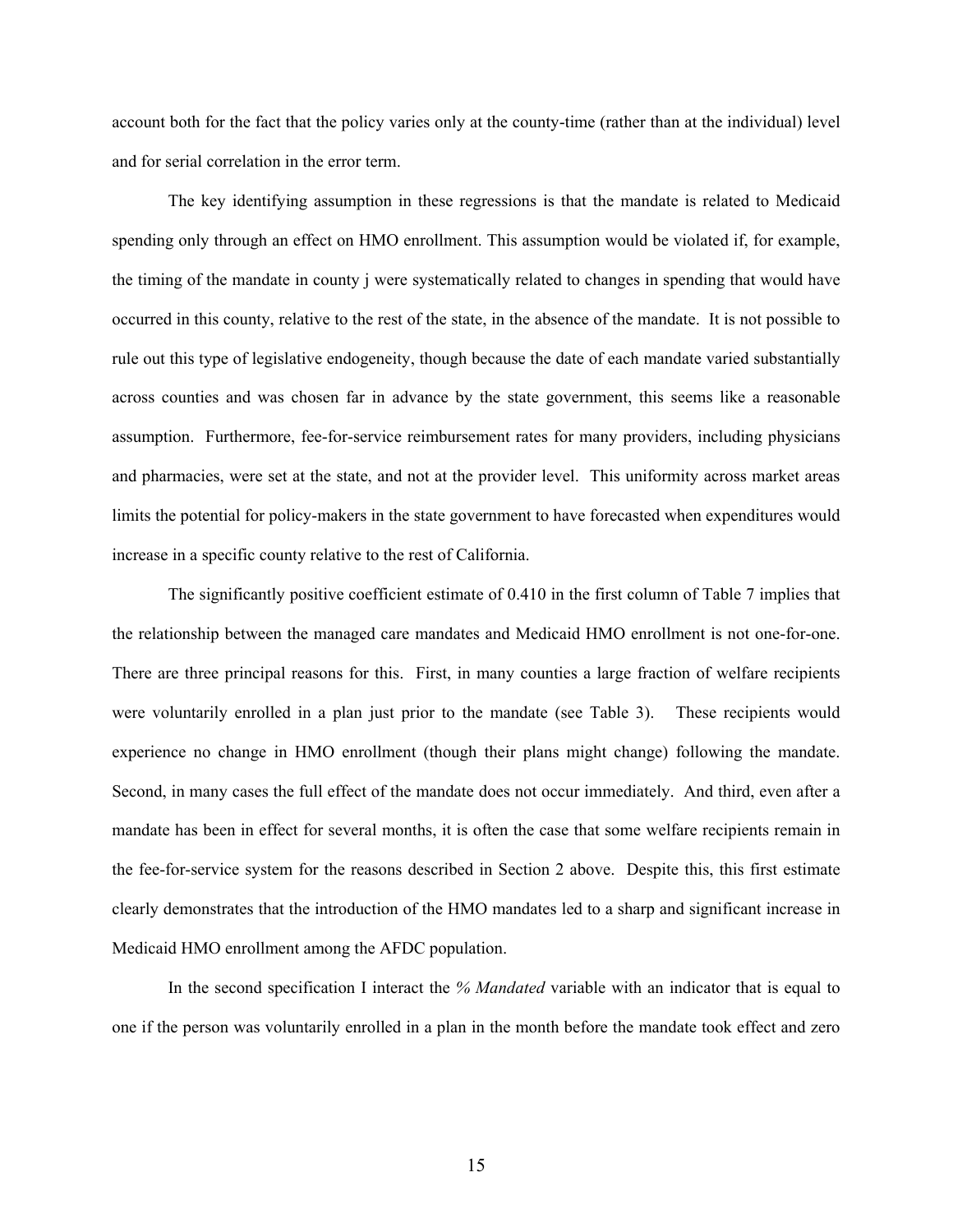otherwise.16 As one would expect, the coefficient estimate for this variable is significantly negative, suggesting that the mandates had a much smaller effect on those already enrolled in a plan than their counterparts who were in the fee-for-service system. Similarly, both the magnitude and the statistical significance of the coefficient estimate for *% Mandated* increase substantially. In specifications three and four I include county-specific time trends. This reduces the magnitude of both estimates for the *% Mandated* coefficient but both remain statistically significant with t-statistics of approximately 4.

In Table 8 I use *% Mandated* as an instrumental variable for the *% Managed Care* variable. Thus the estimate of for the % Managed Care coefficient in specification (1) is analogous to the  $\gamma_2$  /  $\gamma_1$  ratio described in section three above. The statistically significant coefficient estimate of 69.5 suggests that the shift from fee-for-service to managed care that resulted from the HMO mandates was associated with a 17% increase in Medicaid spending. This estimate and its statistical precision increases substantially once I control in the second specification for whether the person was voluntarily enrolled in the month before the passage of the mandate. The statistically significant estimate of 97.0 suggests that the average effect of the shift from fee-for-service to managed care was a 23% increase in total Medicaid spending.<sup>17</sup>

One potential concern with this first set of results is that the counties that shifted their Medicaid recipients into HMOs may have had different expenditure trends than their counterparts that retained the fee-for-service system. If this were true, then the first set of results could provide an inaccurate measure of the effect of the mandates even with the inclusion of time and individual-specific fixed effects. Thus in the next two specifications I introduce county-specific time trends. In both cases, my estimates for the effect of HMO enrollment on Medicaid spending increases, suggesting that the first set of results is not driven by differences across local market area in Medicaid expenditure trends.

 $16$  I do not include this main effect separately because it would be perfectly collinear with the individual fixed effect. The Voluntary variable is equal to one for the entire 1993 to 1999 time period for individuals who were voluntarily enrolled in the month before the mandate took effect in their county – thus it does not vary within a person.

<sup>&</sup>lt;sup>17</sup> It appears that the magnitude of this expenditure increase is similar across racial/ethnic groups. For example, I estimated separate specifications similar to (1) for Hispanics, blacks, and all other recipients and obtained point estimates of 91.9, 96.1, and 73.4, respectively.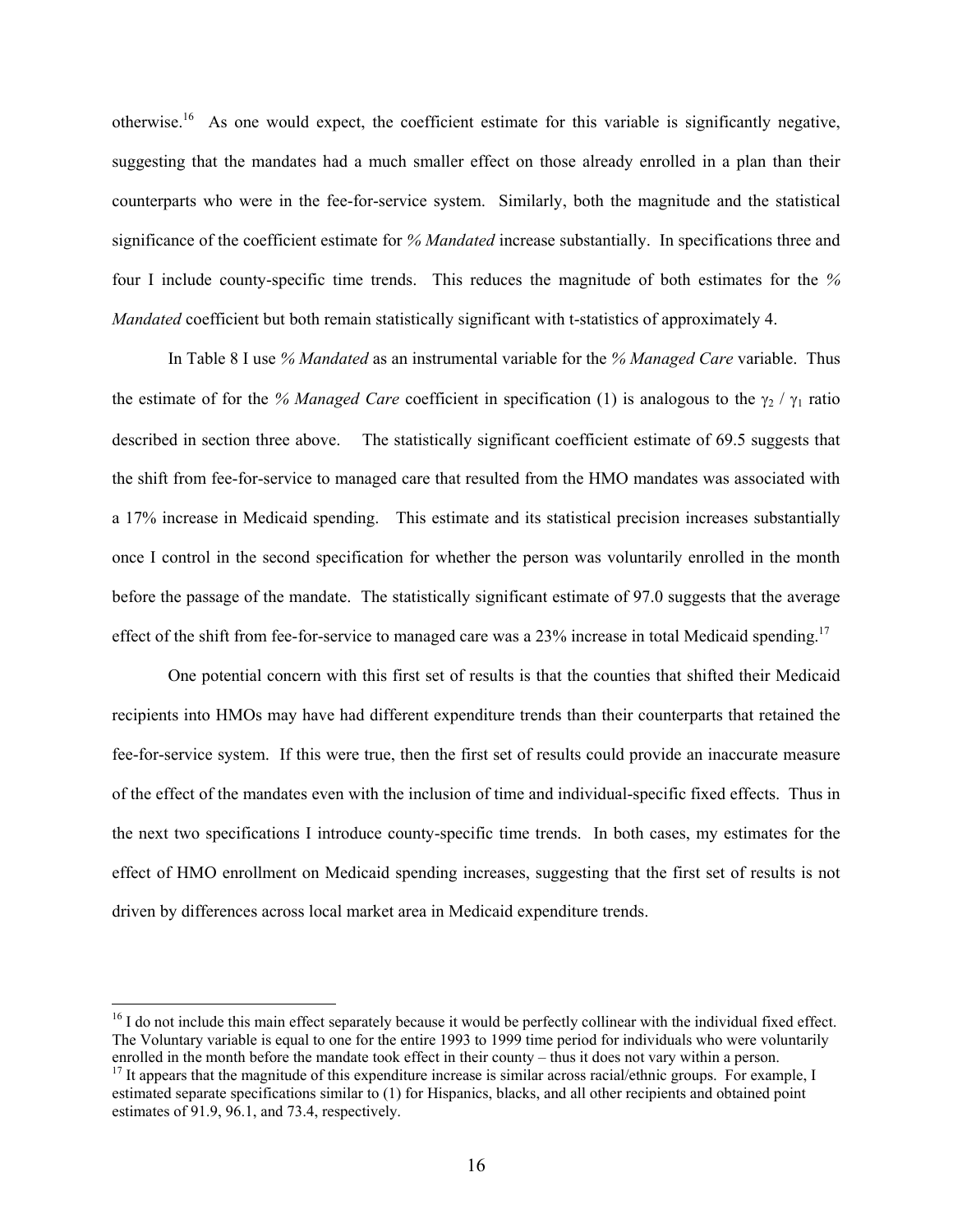These first four specifications assume that the effect of the mandate does not vary over time. One possible explanation for the sharp increase in Medicaid spending that is implied by my estimates is that the reorganization of the Medicaid program is very costly in the short term but that subsequently costs decline. To test for the presence of this effect, I include a variable *Periods with Mandate* that is equal to t if a mandate was implemented in the recipient's county t periods ago and zero otherwise. This allows me to differentiate between a level and trend effect of the mandates. Consistent with this hypothesis, the estimates for the *Periods with Mandate* variable are negative, though both are insignificant and small in magnitude. This suggests that the significant increase in Medicaid spending persists over time, though there may be a modest decline in the magnitude of this effect after a few years.

Taken together, the results presented in Table 8 strongly suggest that shifting AFDC recipients from fee-for-service into HMOs has increased California's Medicaid spending above what it otherwise would have been. One remaining concern with these estimates is that Medicaid-eligible individuals might choose not to enroll in the program or move to a different county in the state in response to a managed care mandate.<sup>18</sup> Thus the composition of individuals in the sample would be changing as the mandates took effect. To explore this possibility in specifications not summarized here I estimated the relationship between the number of AFDC-eligible Medicaid recipients in a county and the *% Mandated* variable. My findings there suggested that there was no significant change in the number of Medicaid eligibles nor in the fraction of recipients who were black or of Hispanic origin. Additionally, when I estimated specifications similar to those above and restricted the sample to individuals who lived in the same county throughout the time period the estimates were virtually unchanged.<sup>19</sup> And finally, because I include time effects, individual fixed effects, and county-specific time trends in my specifications, I am essentially obtaining my estimates from within-person changes in Medicaid spending. Thus changes in the composition of Medicaid recipients in mandate counties should not drive the results.

<sup>&</sup>lt;sup>18</sup> See Currie and Fahr (2002) for evidence suggesting that Medicaid managed care may influence enrollment in the program, and that this effect is especially strong for certain minority groups.<br><sup>19</sup> Approximately 10% of the sample had two or more counties of residence while eligible for Medicaid between

January of 1993 and December of 1999.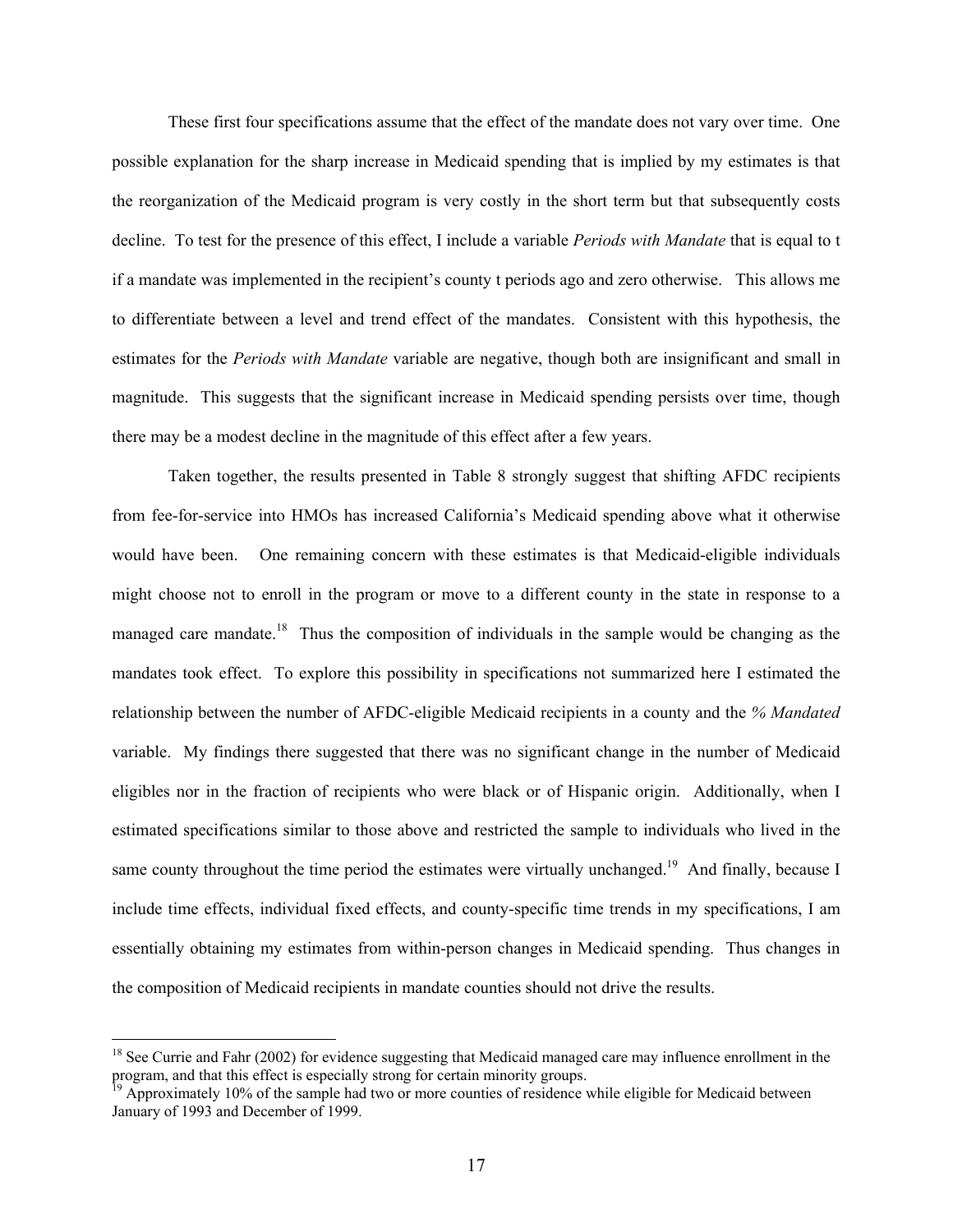In Table 9 I investigate whether the magnitude of the Medicaid expenditure effect did vary systematically across the different types of managed care mandates. Because there are only two GMC counties, I group them with the twelve 2-plan counties, as both of these models allow recipients a choice of plan whereas COHS counties do not. I instrument for managed care enrollment in each type of county using the two variables *% COHS Mandated* and *% 2-plan/GMC Mandated*. The sum of these two variables is equal to the *% Mandated* variable defined above, with the first one equal to *% Mandated* for the seven COHS counties and the second equal to % Mandated for the other fourteen counties with a mandate. Specifications (1) through (6) in Table 9 are analogous to those summarized in Table 8, with the first two including individual and time fixed effects, the second two introducing county-specific time trends, and the last two including the *Periods with Mandate* variable.

 All six specifications point to the same conclusion – that the average expenditure increase was greater in COHS counties than it was in the 2-plan and GMC counties. <sup>20</sup> This is consistent with just one of the three hypotheses outlined above – that the competition in the bidding for managed care contracts kept costs relatively low. It is not consistent with the market power hypothesis, which suggested that COHS plans should be able to spend less because they would have more market power than their 2-plan and GMC counterparts when negotiating with health care providers. Nor is it consistent with the administrative costs hypothesis, which predicted a larger expenditure increase in counties that contracted with relatively more plans because of economies of scale in plan administration.

 And despite the significant difference across plan types, the results presented in Table 9 demonstrate that both were associated with significant increases in government spending. This undermines the hypothesis that California's shift to Medicaid managed care saved the state money. If anything, it appears that Medicaid spending is significantly higher than it otherwise would have been.

<sup>&</sup>lt;sup>20</sup> Anecdotal evidence for the largest COHS plan (Cal Optima in Orange County) suggests that Medicaid spending increased both because the plan paid providers substantially more than they had previously received to treat Medicaid patients and because net income was a significant fraction of total capitation revenue for the state. Specifically, the plan pointed out in a recent annual report that its physicians "receive 140 percent of the Medicaid fee schedule" (Cal Optima, 2000). This same document revealed that the plan earned net income of \$35 million on capitation revenues of \$570 million.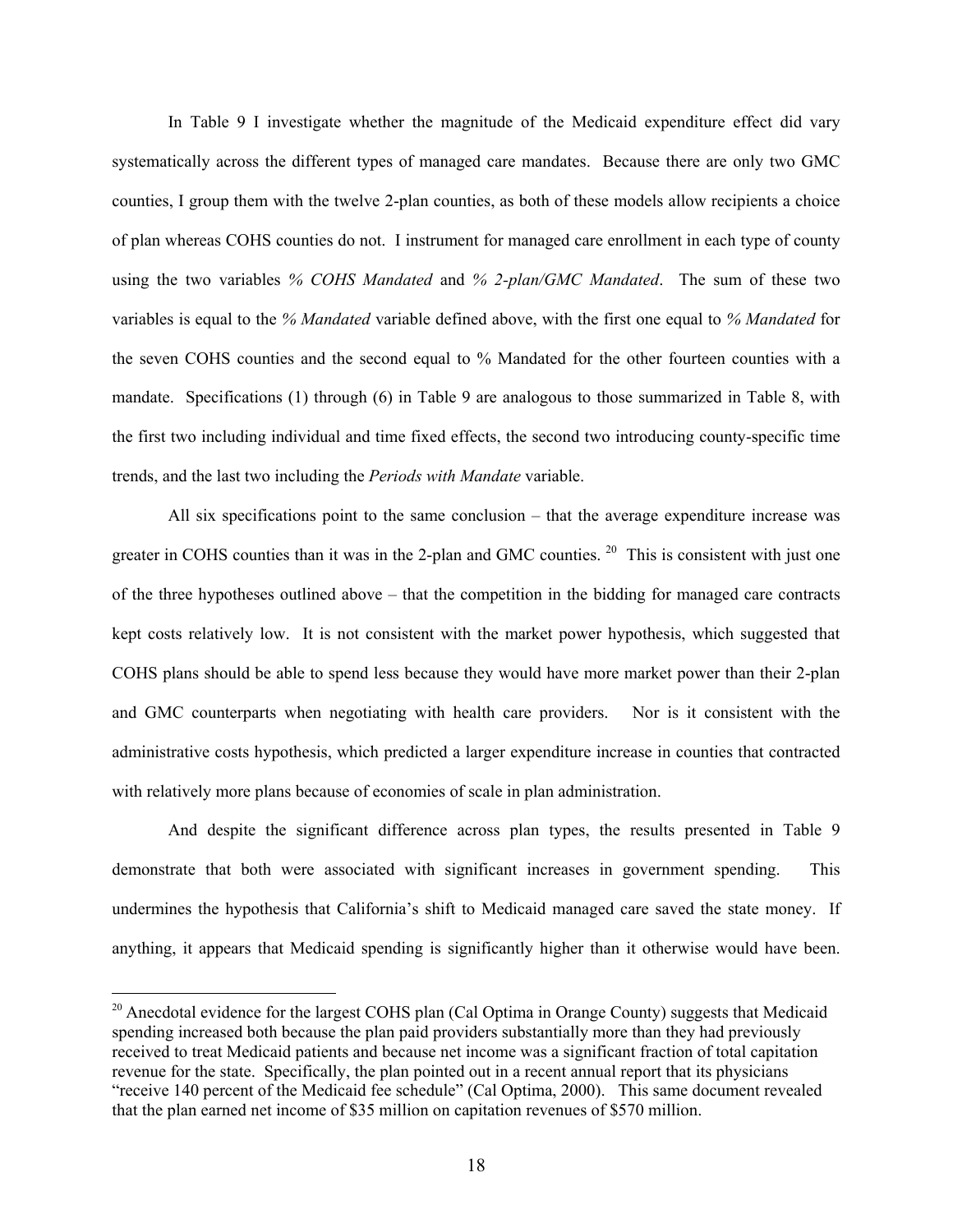Thus although managed care may have succeeded in reducing health care spending in the private sector (Cutler, McClellan, Newhouse, 2000), my findings suggest that the opposite is true in the public sector.

While the results presented in this section cast considerable doubt on the hypothesis that managed care is responsible for the slowdown in Medicaid expenditure growth in the nation's most populous state, it says relatively little about the efficiency of the shift. In the next section, I explore whether the increase in HMO enrollment was associated with an observable improvement in health care quality, and then assess the efficiency effects of Medicaid HMO contracting.

#### **5. The Effect of HMO Enrollment on Health Outcomes**

 $\overline{a}$ 

In this section, I investigate whether the growth in HMO enrollment caused by the Medicaid managed care mandates led to an improvement in health outcomes for the poor. The claims data described above have detailed information about each recipient's health care utilization while in the feefor-service system, but do not have comparable information once an individual enrolls in an HMO. Because individuals essentially disappear from the claims data once they enroll in an HMO, I use a different data source that provides similar data for Medicaid recipients whether they are in a managed care plan or not. Specifically, I use hospital discharge data for the 1993 to 1999 period and focus on those patients with Medicaid as their source of insurance.

I am unfortunately unable to link individual-level outcomes data with my Medicaid claims information, and therefore must aggregate outcome measures for Medicaid-eligible individuals to the county level.<sup>21</sup> One consequence of this is that I am unable to restrict the sample to welfare recipients only – the hospital discharge data provide an individual's source of insurance but do not tell whether an individual is eligible for Medicaid through AFDC, SSI, or some other program. Additionally, hospital discharge data will contain information on in-hospital health outcomes only – if for example a Medicaidinsured infant were to die outside of the hospital then this would not be observed in my data. And finally, measuring health is inherently more difficult than doing the same for Medicaid spending. There are many

 $21$  The state of California is currently constructing a data set that will enable researchers to perform this individuallevel link, but it is not yet available and will not cover the pre-mandate period in any of the 21 counties of interest.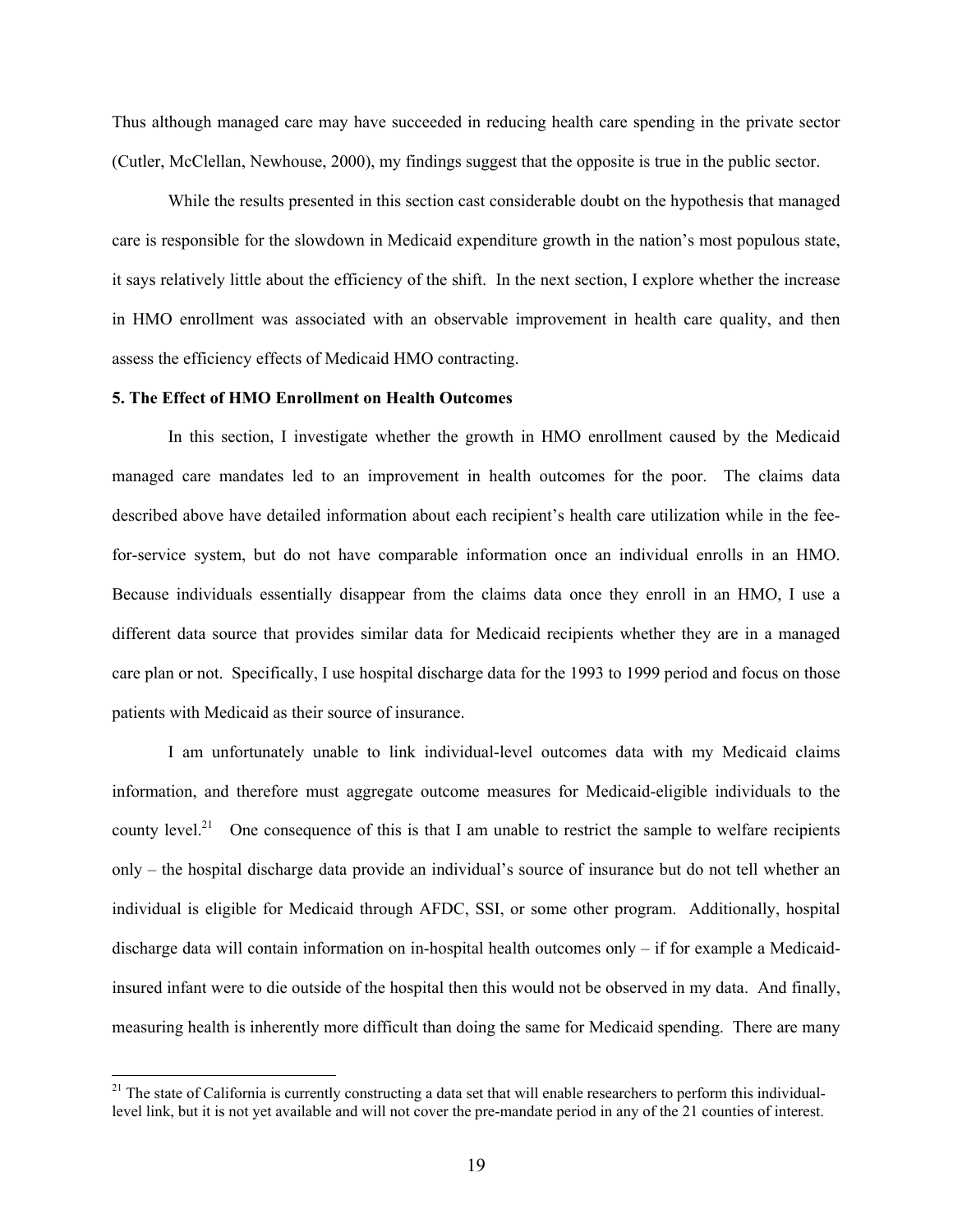dimensions of health – some observed and some unobserved – and thus any examination of health outcomes is likely to be to some extent incomplete. Thus the results presented in this section should be interpreted with more caution than the analogous results presented above for Medicaid spending.

Following the recent literature that examines the effect of managed care enrollment on the health of Medicaid recipients (Levinson and Ullman, 1998; Kaester, Dubay, and Kenney, 2002), I focus on infant health outcomes. While this is by no means a perfect measure of the change in health associated with the shift to HMOs, it has the advantage that virtually every Medicaid-insured birth occurs in the hospital and thus will appear in my hospital discharge data. A change in, for example, the avoidable hospitalization rate among Medicaid-insured individuals could simply reflect a change in where the treatment is delivered rather than in true health.

 From 1993 to 1999, there were 3.73 million births delivered in California's general acute care hospitals, with approximately 45% of these births insured by the Medicaid program. For each six-month period between early 1993 and late 1999, I use the hospital discharge data to calculate the in-hospital mortality rate for Medicaid-insured infants in each county and the fraction of these newborns born premature.22 I also calculate the fraction of each county's infants that are insured by Medicaid in each period to explore whether the passage of the mandates was associated with a change in Medicaid coverage. And finally, I use the average length-of-stay among Medicaid-insured infants to investigate whether managed care plans reduce health care utilization relative to the fee-for-service system.

The results presented in Table 10 shed light on the effect of the mandates on Medicaid coverage, health care utilization, and infant health. Each cell in the second and third columns provides the coefficient estimate from a different specification in which the explanatory variable of interest is equal to the fraction of months in the period that a county had a managed care mandate in effect. All of the specifications include 14 time and 58 county fixed effects, with the specifications summarized in the third column also including 58 county-specific time trends.

<sup>&</sup>lt;sup>22</sup> The Medicaid eligibility data suggests that the fraction of Medicaid-eligible infants that are eligible through welfare receipt declines during this period, from 72% in 1993 to 58% by 1999. In specifications not summarized here I find that this decline does not appear to be related to the passage of managed care mandates.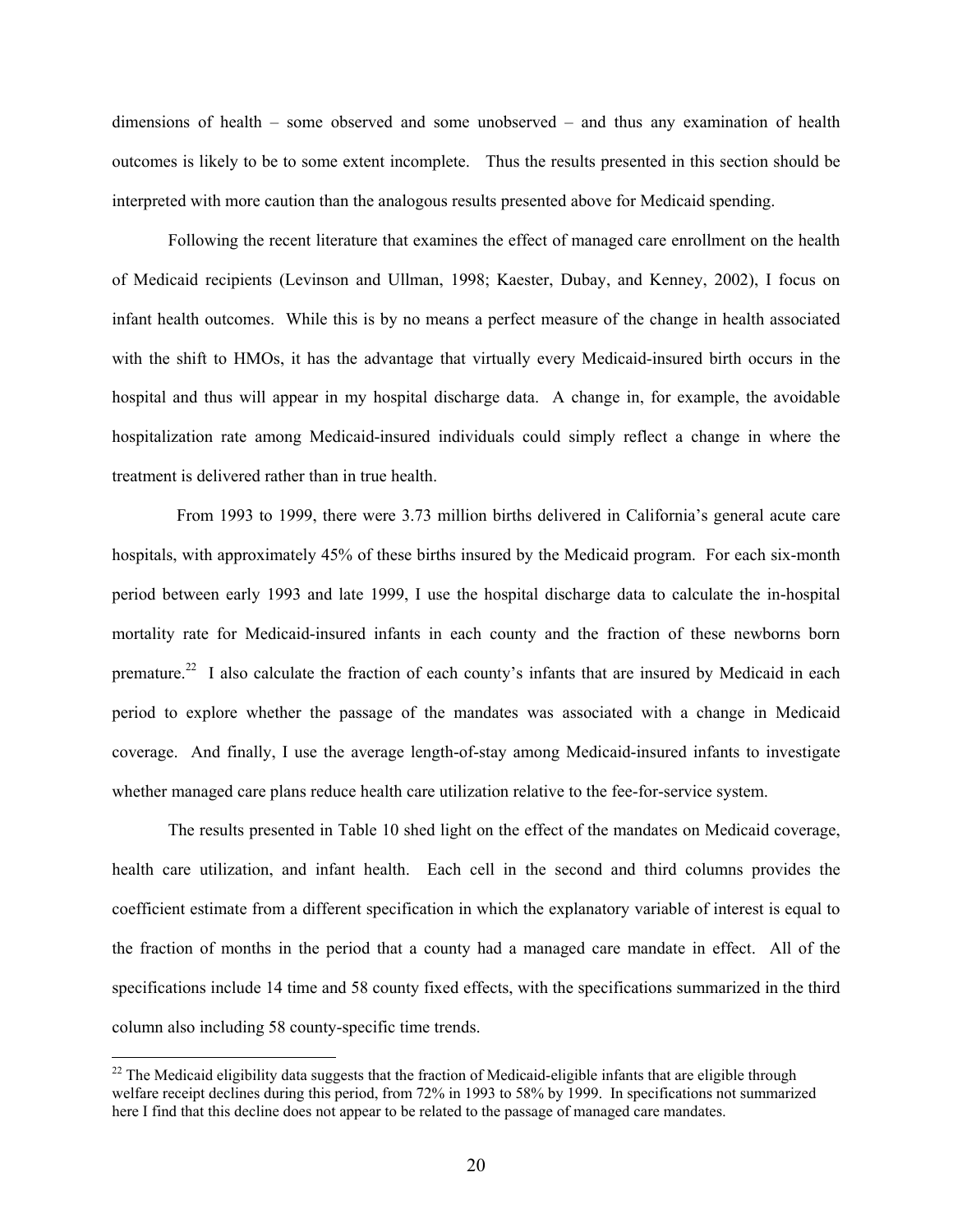The set of results summarized in the first row suggests that the passage of the mandates was associated with a modest, though statistically significant decline in the fraction of infants insured by the Medicaid program. The point estimates of -.0192 and -.0215 in the second and third columns, respectively, suggests that the fraction of Medicaid-insured births fell by approximately 2 percentage points. This result is consistent with the findings of recent work that suggests the shift to Medicaid managed care reduced enrollment in this program for certain groups (Currie-Fahr, 2002), though because the implied effect is just 2% (from a mean of 45%) it is unlikely to be sufficiently large to cause composition bias in the subsequent specifications.<sup>23</sup>

In the second and third rows I summarize the results from specifications that explore the effect of the managed care mandates on the fraction of Medicaid infants that are born premature and the fraction that die in the hospital.<sup>24</sup> All four of the coefficient estimates of estimate are statistically insignificant, suggesting that the shift to HMOs did not lead to a substantial improvement in infant health. Similarly, the estimates for the Medicaid-insured infant mortality rate are similar in sign and magnitude to the estimates for non-Medicaid births, which presumably would be unaffected by the Medicaid mandates.

In a companion set of specifications not summarized here, I explore whether the average effect of the mandates in COHS counties was significantly different from the corresponding effect in two-plan and GMC counties. My findings there suggest that the shift to HMOs did not lead to significant improvements in Medicaid infant health in either type of county. This suggests that neither the stronger financial incentive that COHS counties have to keep their recipients healthy nor the incentive that GMC and 2-plan counties have to avoid unprofitable (and perhaps unhealthy) customers has a significant effect on health care quality.

In the final row I examine the relationship between health care utilization and the average number of days that Medicaid-insured infants stay in the hospital. If fee-for-service reimbursement leads to

 $^{23}$  In separate specifications not summarized here I explore whether the percentage of Medicaid-insured infants that are black or of Hispanic origin is significantly related to the mandate variable. My findings suggest that Medicaid enrollment did not decline differentially for these two groups.

 $2<sup>24</sup>$  More than 75% of infant deaths in the state of California occur in the hospital.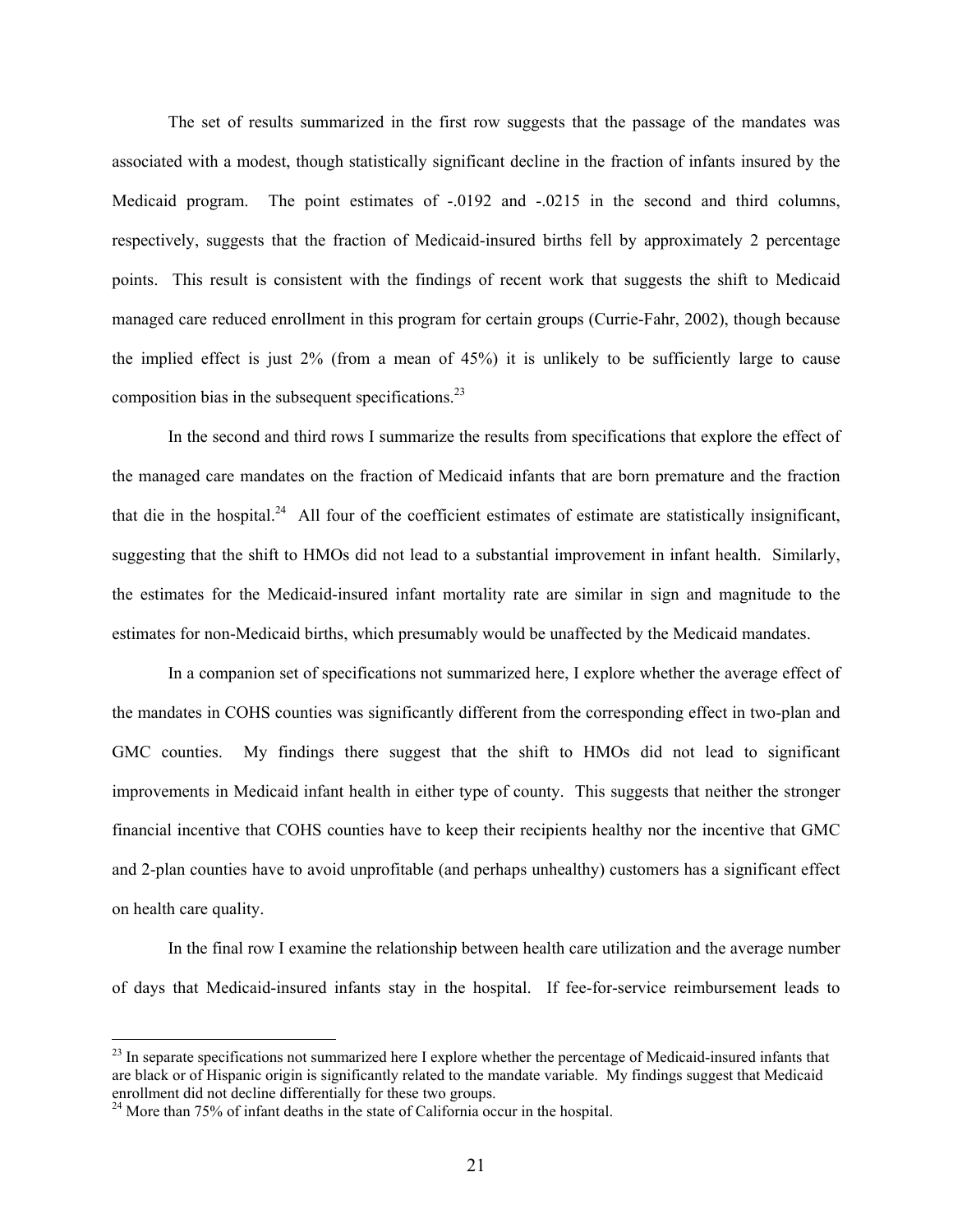excessive utilization, then one would expect to find a significant decline given the HMOs' financial incentives to reduce payments to hospitals and other health care providers. But the statistically insignificant estimates for the mandate variable suggest that HMOs have not reduced utilization for Medicaid-eligible infants.

Taken together, the results presented in this section suggest that shifting Medicaid recipients from fee-for-service into managed care has not improved infant health. While there are no doubt other dimensions of health that could have been affected, this is the one that can be most accurately measured with the available data and is arguably the most important one for the AFDC population.

# **6. Discussion**

During the 1990s, the fraction of Medicaid recipients in the state of California enrolled in HMOs increased from less than 12% to more than 51%. The results presented in this paper demonstrate that the increased reliance on HMOs led to a substantial increase in government spending and suggest that health outcomes for the poor did not improve. It therefore appears that requiring millions of California's Medicaid recipients to switch out of the fee-for-service system and enroll in HMOs did not lead to an improvement in the efficiency of this government program.

Do the results for welfare recipients generalize to other Medicaid beneficiaries or to Medicaid programs in other states? Because the mandates differentially affected low cost Medicaid recipients, it is certainly possible that the impact for more expensive program participants with a different set of health conditions would not be similar. Additionally, fee-for-service Medicaid reimbursement rates in California are lower than those in the typical state. Thus it is possible that there is a greater chance of reducing government spending while simultaneously improving quality by contracting with HMOs in other state Medicaid programs.

But if policy makers chose not to require other Medicaid recipients (e.g. the aged, blind, and disabled receiving SSI) to enroll in a plan because they accurately forecasted that the efficiency effects for these other groups would be less favorable, then the results presented here may understate the extent to which HMO contracting would reduce program efficiency. Furthermore, because California's HMO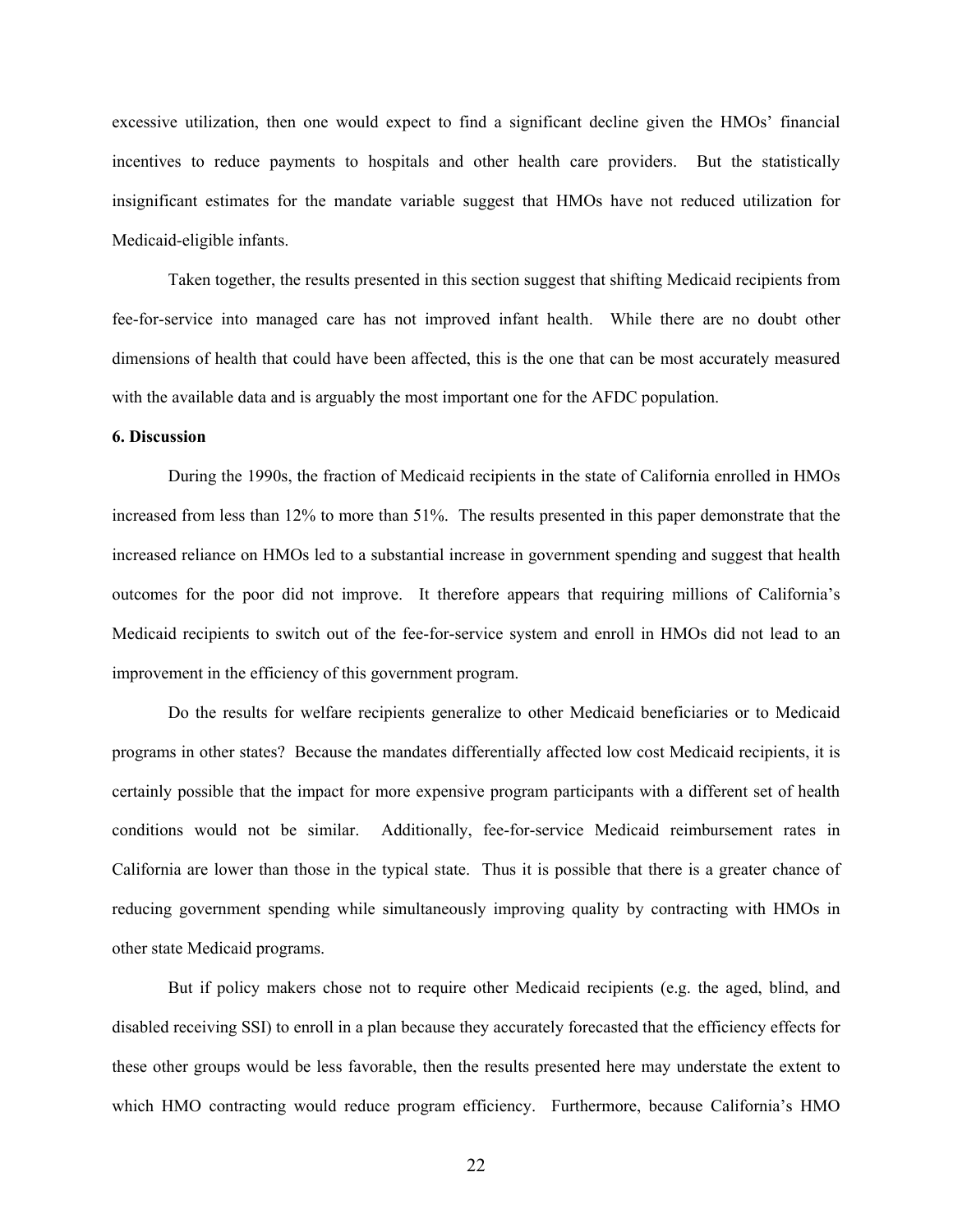market is the most mature in the nation, the managed care organizations in this state are presumably more efficient than the typical HMO. It is therefore ambiguous whether Medicaid HMO contracting would be more or less efficient in other states.

For two reasons, one may expect HMO contracting to be even less effective in the Medicare program. First, because recipients of this program have the option both to enroll in and to drop out of an HMO, managed care organizations may find it more profitable to select healthy enrollees (conditional on observable characteristics) rather than to improve health. Second, the extent of demand-side cost sharing is much greater for fee-for-service recipients of this program than for their counterparts in Medicaid. Thus the fraction of expenditures that have little value to the beneficiary is likely to be lower in Medicare.

 The projected increases in public medical spending along with the deteriorating health of federal and state budgets may increase policy maker interest in contracting with HMOs. The results presented in this paper suggest that private managed care plans are unlikely to deliver cost savings to federal and state governments without reducing health care quality for Medicare and Medicaid recipients.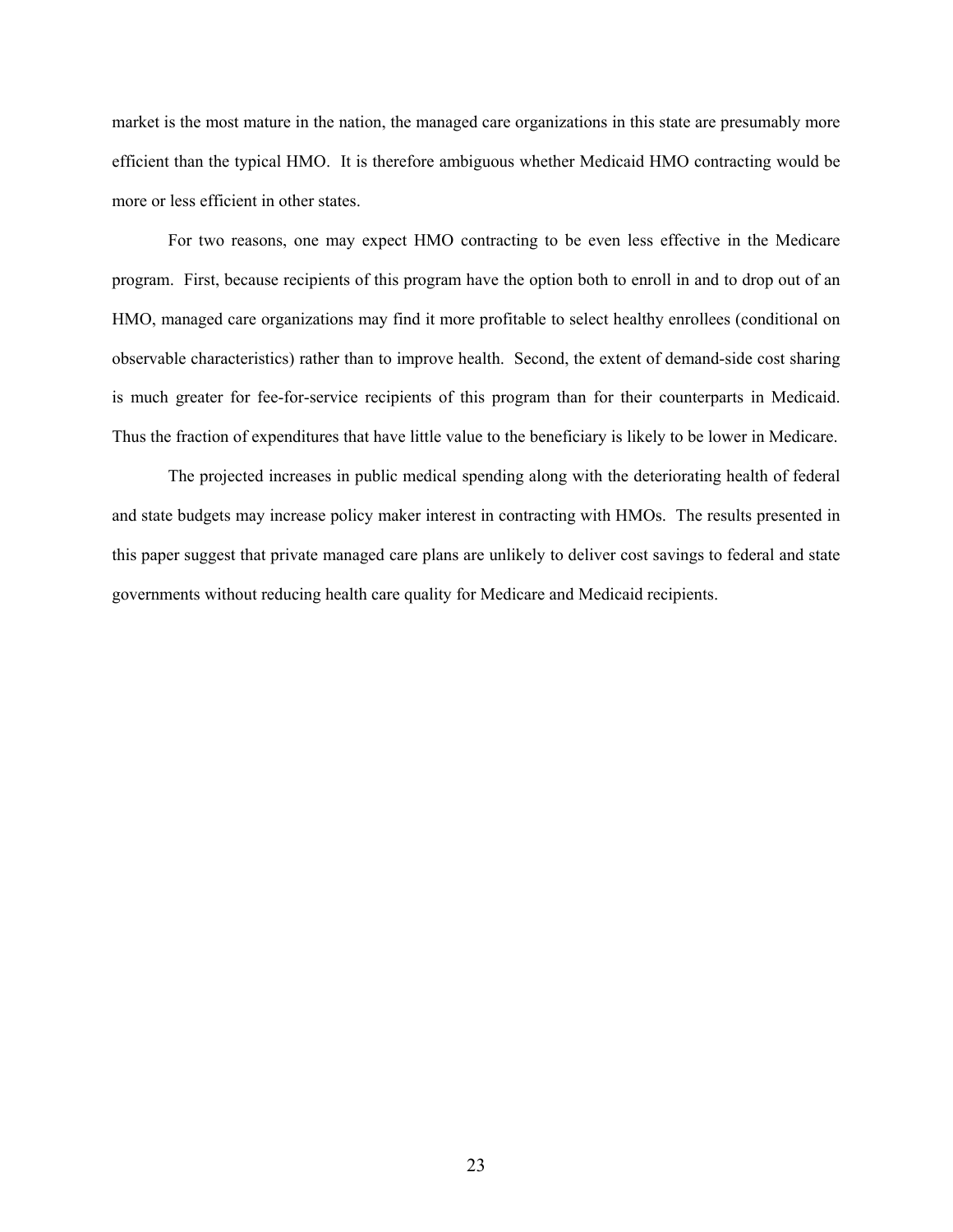# **References**

- Baker, Laurence, "The Effect of HMOs on Fee-For-Service Health Care Expenditures: Evidence from Medicare," *Journal of Health Economics*, 1997, 453-481.
- Buchanan, Joan, Arleen Leibowitz, and Joan Keesey (1996), "Medicaid Health Maintenance Organizations: Can They Reduce Program Spending?" *Medical Care*, 34, 249-263.
- California Department of Health Services, "Managed Care Annual Statistical Report," various years.
- Currie, Janet and Fahr "Medicaid Managed Care: Effects on Children's Medicaid Coverage and Utilization," NBER Working Paper 8812.
- Cutler, David, Mark McClellan, and Joseph Newhouse (2000), "How Does Managed Care Do It?" *RAND Journal of Economics*, 31, 526-548.
- Dafny, Leemore, and Jonathan Gruber, "Does Public Insurance Improve the Efficiency of Medical Care? Medicaid Expansions and Child Hospitalizations," forthcoming, *Journal of Public Economics*.
- Duggan, Mark (2000), "Hospital Ownership and Public Medical Spending," *Quarterly Journal of Economics*, 115, 1343-1374.
- Duggan, Mark (2002), "Does Contracting Out Increase the Efficiency of Government Programs? Evidence for Medicaid HMOs," NBER Working Paper 9091.
- Ellis, Randall P. and Thomas McGuire (1993), "Supply-Side and Demand-Side Cost Sharing in Health Care," *Journal of Economic Perspectives*, 7, 135-151.
- Glied, Sherry (2000) "Managed Care," in J.P. Newhouse and A.J. Culyer, eds., *The Handbook of Health Economics*. Amsterdam: North-Holland, 2000.
- Goldman, Dana, Arleen Leibowitz, and Joan Buchanan (1998), "Cost-Containment and Adverse Selection in Medicaid HMOs," *Journal of the American Statistical Association*, 93, 54-62.
- Kaestner, Robert, Lisa Dubay, and Genevieve Kenney (2002), "Medicaid Managed Care and Infant Health: A National Evaluation," NBER Working Paper 8936.
- Kaiser Commission on the Future of Medicaid, 1995, "Medicaid and Managed Care: Lessons from the Literature," The Kaiser Commission, Washington, D.C.
- Leibowitz, Arleen, Joan Buchanan, and Joyce Mann (1992), "A Randomized Trial to Evaluate the Effectiveness of a Medicaid HMO," *Journal of Health Economics*, 11, 235-257.
- Levinson, Arik and Frank Ullman (1998), "Medicaid Managed Care and Infant Health," *Journal of Health Economics*, 17, 351-368.
- Miller, R.H. and Hal Luft (1997), "Does Managed Care Lead to Better or Worse Quality of Care?" *Health Affairs*, 16, 7-25.
- Newhouse, Joseph (1996), "Reimbursing Health Plans and Health Providers: Efficiency in Production versus Selection," *Journal of Economic Literature*, 34, 1236-1263.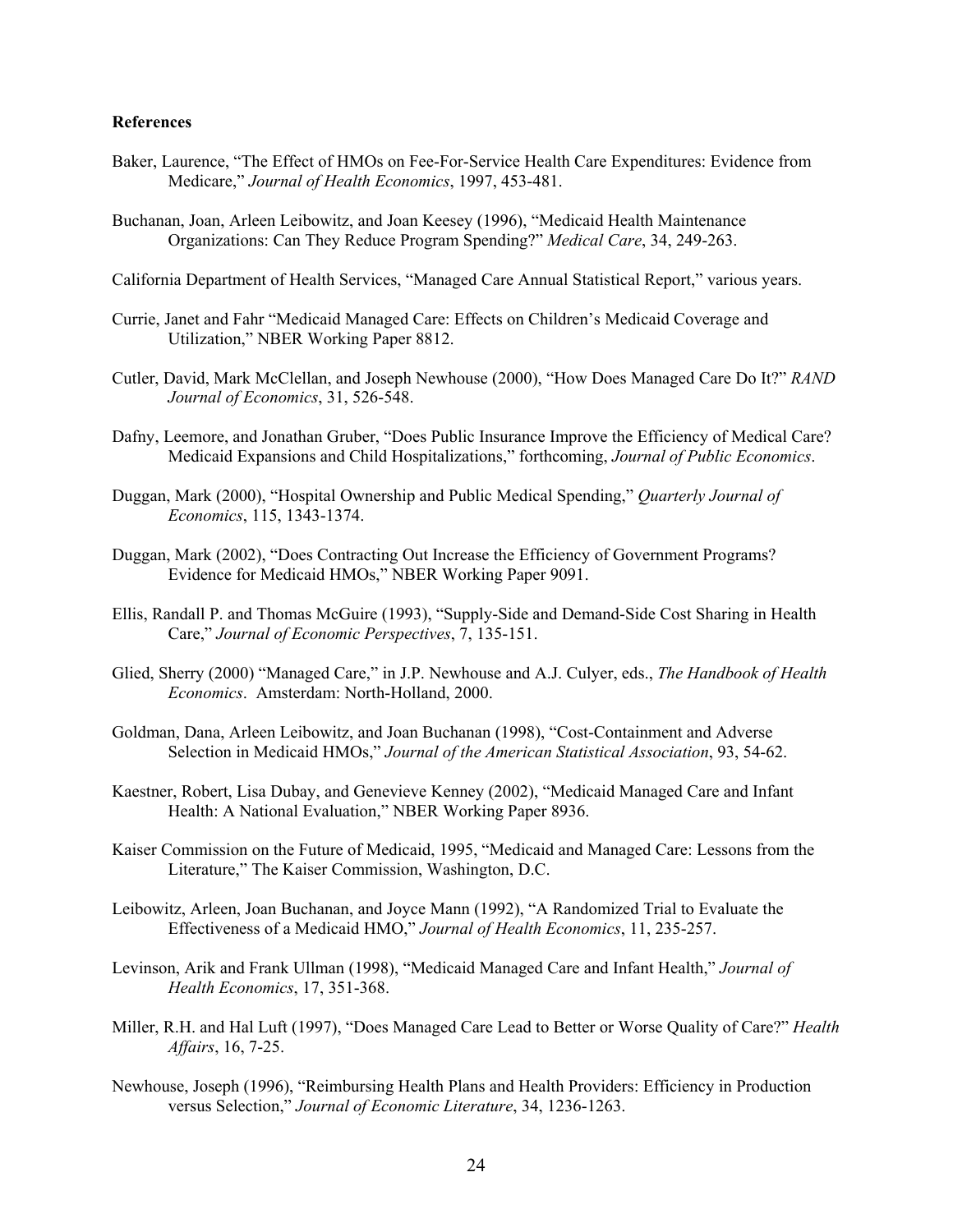Shleifer, Andrei (1998), "State Versus Private Ownership," *Journal of Economic Perspectives*, 133-150.

- Snyder, Chris, "Why Do Larger Buyers Pay Lower Prices? Intense Supplier Competition," *Economics Letters*, 58, 205-209.
- Stole, Lars, and Jeff Zwiebel, "Intra-Firm Bargaining under Non-Binding Contracts," *Review of Economic Studies*, 63, 375-410.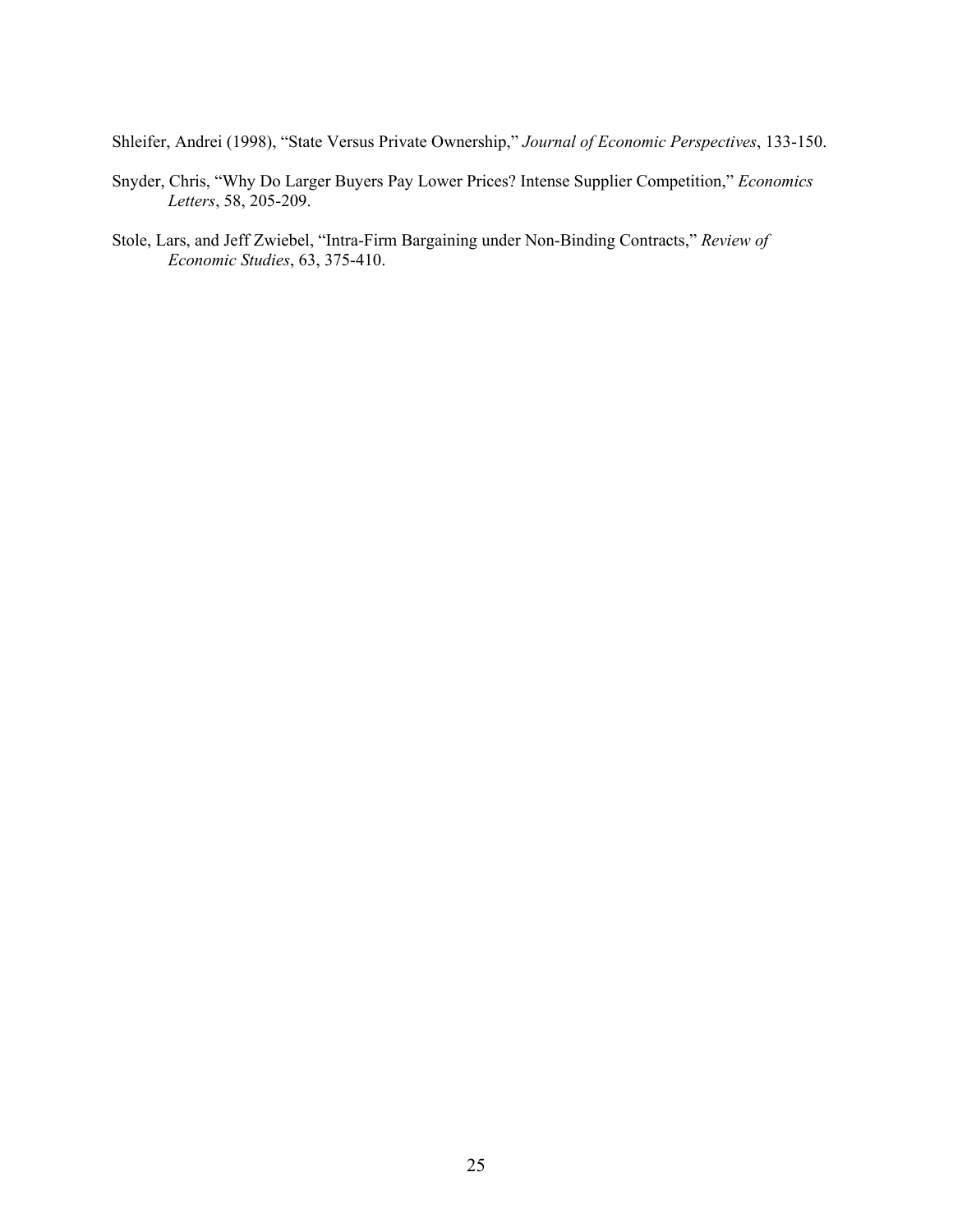



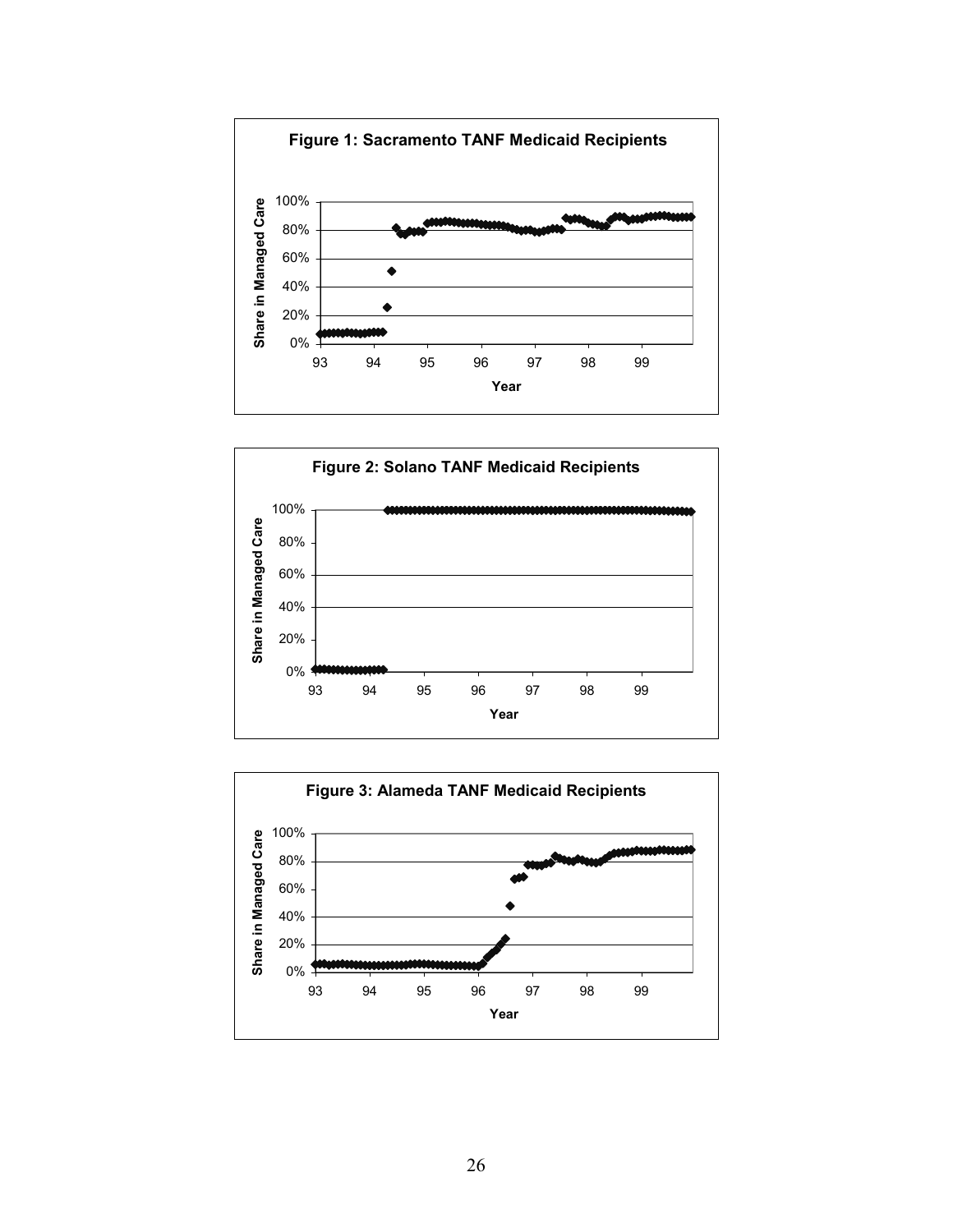

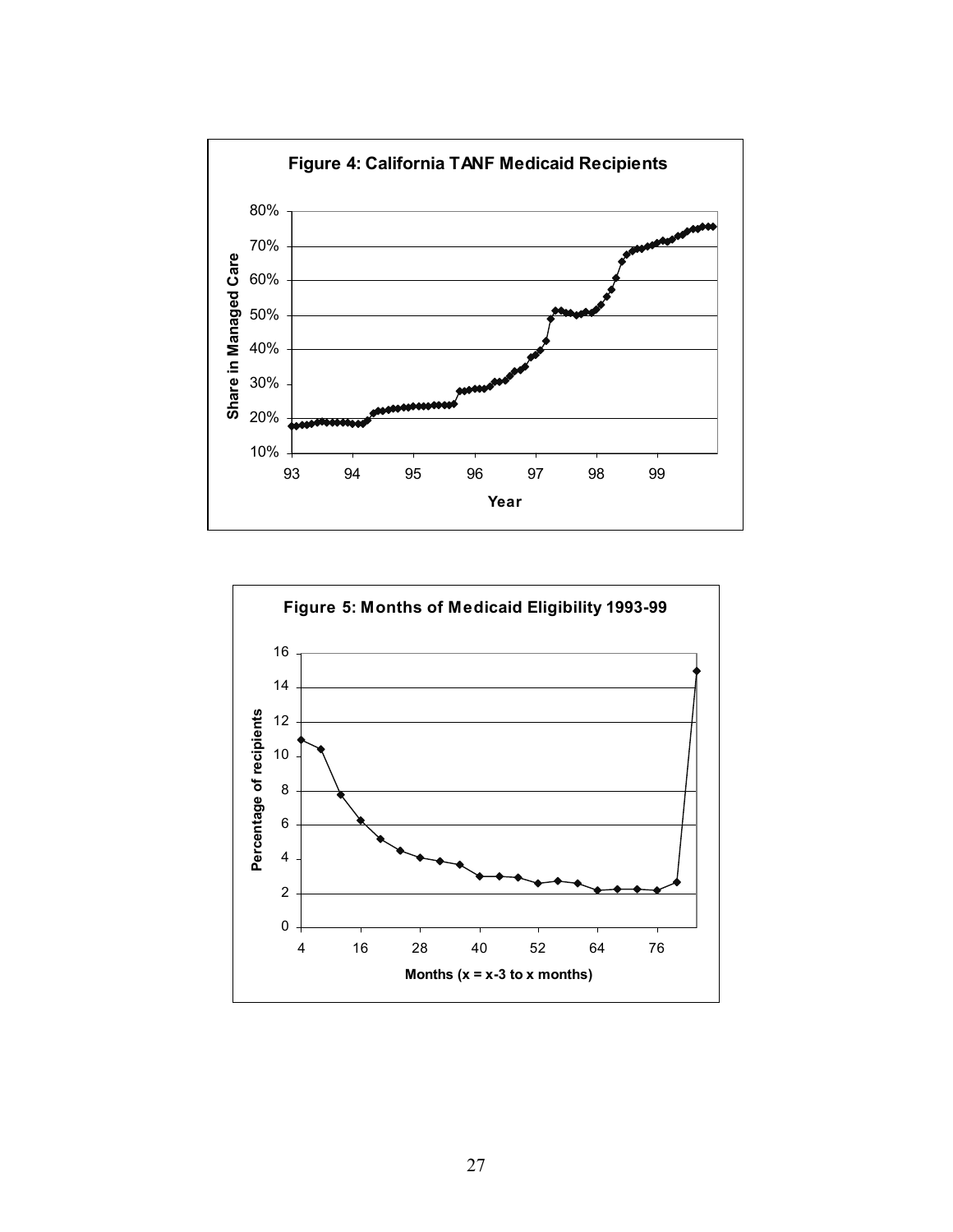|      |              | U.S. Medicaid |              | California Medicaid |
|------|--------------|---------------|--------------|---------------------|
| Year | # Recipients | % Man. Care   | # Recipients | % Man. Care         |
| 1991 | 28.3         | $9.5\%$       | 4.02         | 11.7%               |
| 1992 | 30.9         | 11.8%         | 4.49         | 12.5%               |
| 1993 | 33.4         | 14.4%         | 4.83         | 14.1%               |
| 1994 | 33.6         | 23.2%         | 5.01         | 16.3%               |
| 1995 | 33.4         | 29.4%         | 5.02         | 23.5%               |
| 1996 | 33.2         | 40.1%         | 5.11         | 23.1%               |
| 1997 | 32.1         | 47.8%         | 4.79         | 38.7%               |
| 1998 | 30.9         | 53.6%         | 4.90         | 45.8%               |
| 1999 | 31.9         | 55.6%         | 4.97         | 51.1%               |
| 2000 | 33.7         | 55.8%         | 5.04         | 50.1%               |

**Table 1: Medicaid Managed Care Penetration Rates 1991-2000** 

Data were obtained from HCFA publications and from www.hcfa.gov

| Table 2: California Medicald Expenditures in 1989, 1993, and 1999 |          |         |           |  |  |  |  |
|-------------------------------------------------------------------|----------|---------|-----------|--|--|--|--|
| Category of Spending                                              | 1988-89  | 1992-93 | 1998-1999 |  |  |  |  |
| FFS Provider Payments                                             | 6939     | 10439   | 11140     |  |  |  |  |
| <b>Capitation Payments</b>                                        | 477      | 667     | 2962      |  |  |  |  |
| Disproportionate Share Hospital                                   | $\theta$ | 2054    | 2154      |  |  |  |  |
| Miscellaneous non-FFS                                             | 94       | 280     | 1108      |  |  |  |  |
| Administration                                                    | 297      | 633     | 971       |  |  |  |  |
| Medicare Buy-In                                                   | 273      | 414     | 827       |  |  |  |  |
| Dental                                                            | $147*$   | 479     | 689       |  |  |  |  |
| Other and Recoveries                                              | $-19$    | 9       | $-80$     |  |  |  |  |
| Total                                                             | \$8208   | \$14973 | \$19769   |  |  |  |  |
| Per California State Resident                                     | \$281    | \$480   | \$601     |  |  |  |  |
|                                                                   |          |         |           |  |  |  |  |

**Table 2: California Medicaid Expenditures in 1989, 1993, and 1999** 

Values are in millions of 1999 dollars.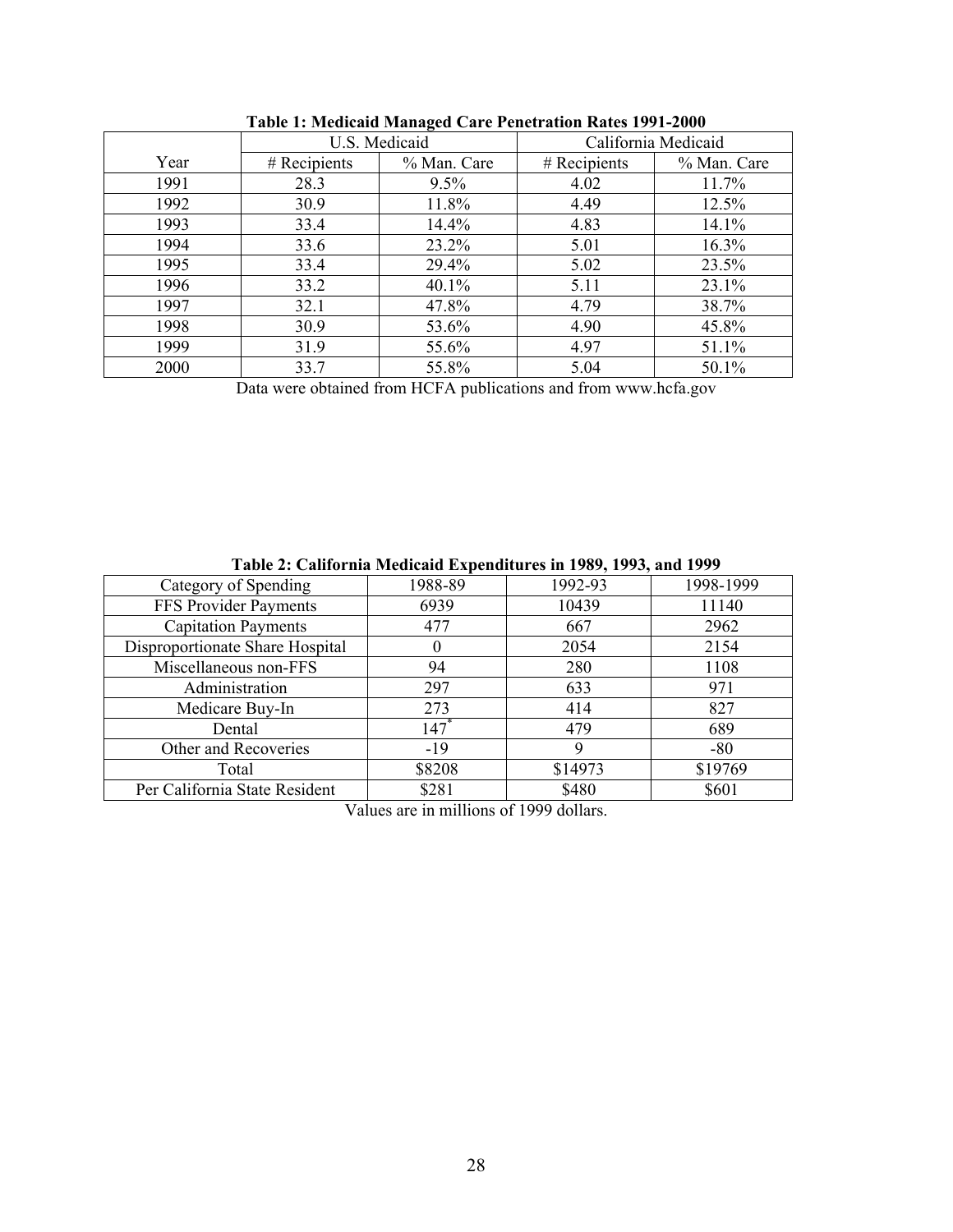| Tabit 9. Type and Date of Managed Care Mandate by County |                 |                 |                  |  |  |  |
|----------------------------------------------------------|-----------------|-----------------|------------------|--|--|--|
| County                                                   | Type of Mandate | Date of Mandate | Pre-Mandate % MC |  |  |  |
| Santa Barbara                                            | <b>COHS</b>     | 9/83            |                  |  |  |  |
| San Mateo                                                | <b>COHS</b>     | 12/87           |                  |  |  |  |
| Sacramento                                               | <b>GMC</b>      | 4/94            | 8.5%             |  |  |  |
| Solano                                                   | <b>COHS</b>     | 5/94            | 1.4%             |  |  |  |
| Orange                                                   | <b>COHS</b>     | 10/95           | 22.3%            |  |  |  |
| Alameda                                                  | Two-Plan        | 1/96            | 4.6%             |  |  |  |
| Santa Cruz                                               | <b>COHS</b>     | 1/96            | $0.0\%$          |  |  |  |
| San Joaquin                                              | Two-Plan        | 2/96            | $0.9\%$          |  |  |  |
| Kern                                                     | Two-Plan        | 7/96            | $0.0\%$          |  |  |  |
| San Francisco                                            | Two-Plan        | 7/96            | 14.1%            |  |  |  |
| Riverside                                                | Two-Plan        | 9/96            | 30.3%            |  |  |  |
| San Bernardino                                           | Two-Plan        | 9/96            | 30.2%            |  |  |  |
| Santa Clara                                              | Two-Plan        | 10/96           | 4.1%             |  |  |  |
| Fresno                                                   | Two-Plan        | 11/96           | 4.3%             |  |  |  |
| Contra Costa                                             | Two-Plan        | 2/97            | 22.6%            |  |  |  |
| <b>Stanislaus</b>                                        | Two-Plan        | 2/97            | $0.0\%$          |  |  |  |
| Los Angeles                                              | Two-Plan        | 4/97            | 39.0%            |  |  |  |
| Napa                                                     | <b>COHS</b>     | 3/98            | $0.0\%$          |  |  |  |
| San Diego                                                | <b>GMC</b>      | 7/98            | 58.3%            |  |  |  |
| Tulare                                                   | Two-Plan        | 2/99            | $0.0\%$          |  |  |  |
| Monterey                                                 | <b>COHS</b>     | 10/99           | $0.0\%$          |  |  |  |

**Table 3: Type and Date of Managed Care Mandate by County** 

Includes date of Medicaid managed care mandate for the 21 counties with a mandate by the end of 1999. Pre-Mandate %MC is equal to the percentage of welfare recipients who were voluntarily enrolled in a managed care plan in the month before the mandate took effect.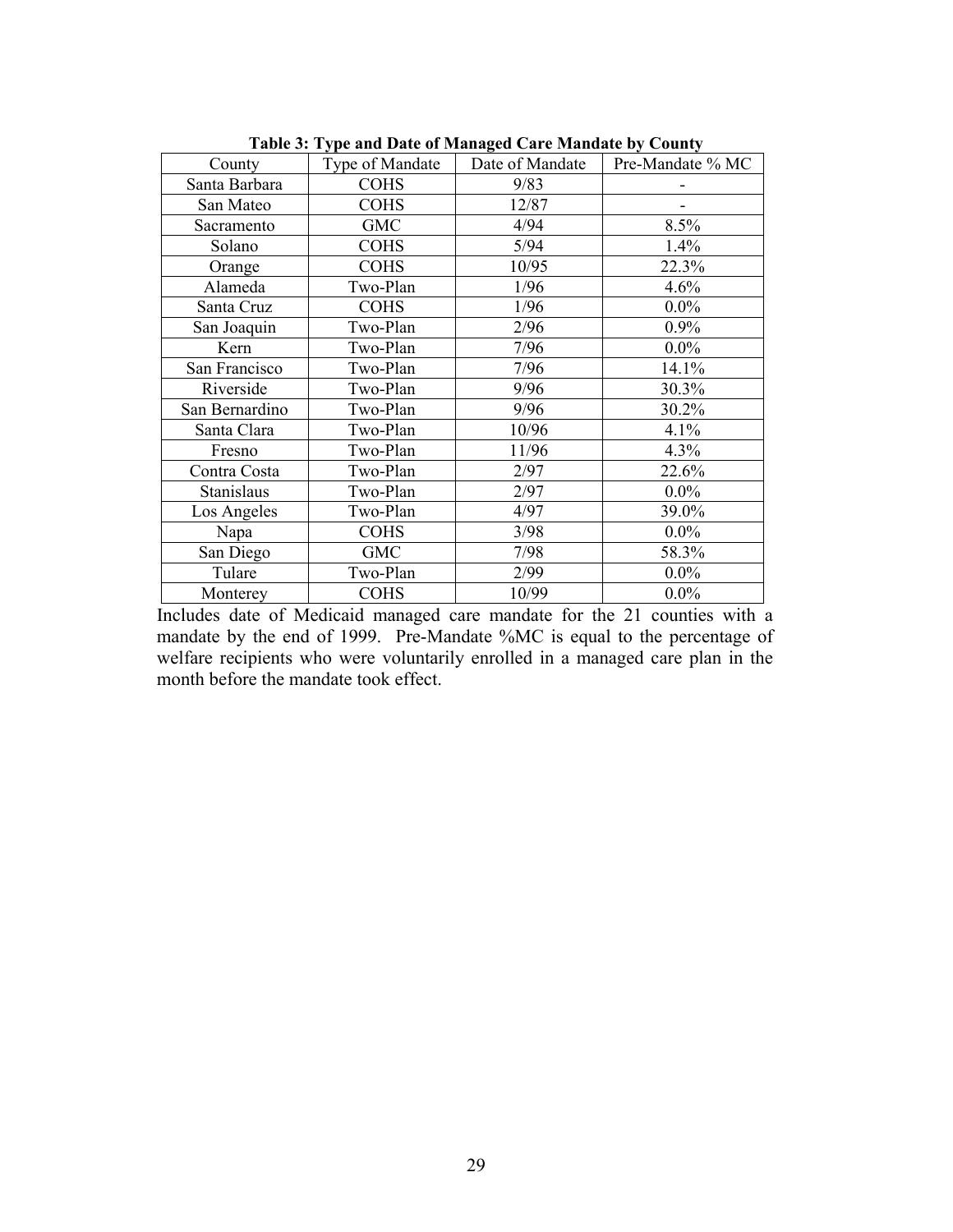|              | <b>AFDC</b>   |                | All Other      |                |  |
|--------------|---------------|----------------|----------------|----------------|--|
| Type of Plan | 1/93          | 12/99          | 1/93           | 12/99          |  |
| <b>COHS</b>  | 28%           | 95%            | 18%            | 81%            |  |
|              | $(n=54,321)$  | $(n=43,876)$   | $(n=42,962)$   | $(n=45, 432)$  |  |
| Two-Plan     | 19%           | 81%            | 3%             | 14%            |  |
|              | $(n=430,009)$ | $(n=414, 532)$ | $(n=252, 121)$ | $(n=287, 737)$ |  |
| <b>GMC</b>   | 19%           | 87%            | $4\%$          | 15%            |  |
|              | $(n=75,061)$  | $(n=66,342)$   | $(n=35,729)$   | $(n=40,280)$   |  |
| Other 37     | $1\%$         | $1\%$          | $0\%$          | $0\%$          |  |
|              | $(n=72,639)$  | $(n=60,955)$   | $(n=40,865)$   | $(n=45,615)$   |  |
| Total        | 18%           | 74%            | $5\%$          | 20%            |  |
|              | $(n=632,030)$ | $(n=585,705)$  | $(n=371,677)$  | $(n=419,064)$  |  |

**Table 4: Change in Managed Care Penetration Resulting from Mandates** 

AFDC category includes recipients who are receiving welfare (AFDC or CalWorks, depending on the year) payments, through section 1931b of Title XIX, or were discontinued from welfare but are still eligible because of the Edwards versus Kizer court order. Some welfare recipients are eligible only through the state (and not the federal) program. All Other category includes all other Medicaid recipients.

| # Observations | # Recipients | % of Total |
|----------------|--------------|------------|
|                | 152,247      | 12.7%      |
| 2              | 159,618      | 13.3%      |
| 3              | 113,590      | 9.5%       |
| 4              | 85,435       | 7.1%       |
| 5              | 75,975       | 6.3%       |
| 6              | 67,170       | 5.6%       |
| 7              | 56,907       | 4.8%       |
| 8              | 53,707       | 4.5%       |
| 9              | 51,352       | 4.3%       |
| 10             | 48,886       | 4.1%       |
| 11             | 41,070       | 3.4%       |
| 12             | 39,954       | 3.3%       |
| 13             | 42,132       | 3.5%       |
| 14             | 211,160      | 17.6%      |
| Total          | 1,199,203    | 100.0%     |

**Table 5: # of Observations for Welfare Recipients in the Sample** 

Number of half-year observations for each of the 1,199,203 individuals in the AFDC sample. *# Observations* = t row lists the number of individuals in the sample who have t half-year periods with at least one month of Medicaid eligibility.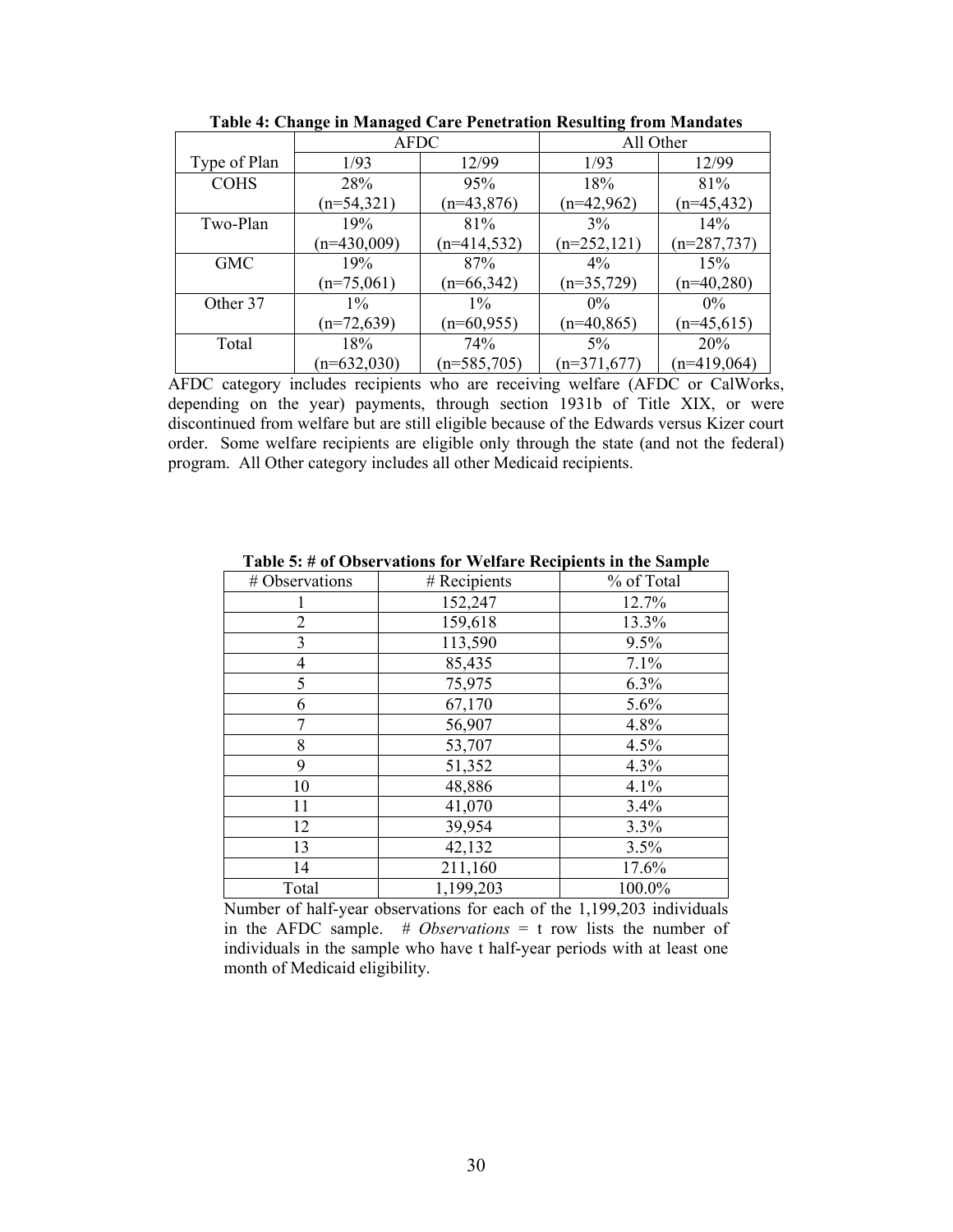|                                                                                                                                                                                                                                                                                                                                    | I apit 0. Summary Statistics for Friedream Sample |                         |  |  |  |  |  |
|------------------------------------------------------------------------------------------------------------------------------------------------------------------------------------------------------------------------------------------------------------------------------------------------------------------------------------|---------------------------------------------------|-------------------------|--|--|--|--|--|
| Variable                                                                                                                                                                                                                                                                                                                           | Mean                                              | Std. Dev.               |  |  |  |  |  |
| % Female 0-4                                                                                                                                                                                                                                                                                                                       | .106                                              | .307                    |  |  |  |  |  |
| % Male 0-4                                                                                                                                                                                                                                                                                                                         | .108                                              | .311                    |  |  |  |  |  |
| % Female 5-17                                                                                                                                                                                                                                                                                                                      | .213                                              | .409                    |  |  |  |  |  |
| % Male 5-17                                                                                                                                                                                                                                                                                                                        | .217                                              | .412                    |  |  |  |  |  |
| % Female 18-39                                                                                                                                                                                                                                                                                                                     | .201                                              | .400                    |  |  |  |  |  |
| % Male 18-39                                                                                                                                                                                                                                                                                                                       | .071                                              | .257                    |  |  |  |  |  |
| $%$ Female $40+$                                                                                                                                                                                                                                                                                                                   | .026                                              | .026                    |  |  |  |  |  |
| $%$ Male 40+                                                                                                                                                                                                                                                                                                                       | .016                                              | .126                    |  |  |  |  |  |
| % Hispanic                                                                                                                                                                                                                                                                                                                         | .395                                              | .489                    |  |  |  |  |  |
| % Black                                                                                                                                                                                                                                                                                                                            | .180                                              | .384                    |  |  |  |  |  |
| % Asian                                                                                                                                                                                                                                                                                                                            | .115                                              | .319                    |  |  |  |  |  |
| % White                                                                                                                                                                                                                                                                                                                            | .303                                              | .460                    |  |  |  |  |  |
| Medicaid Spending                                                                                                                                                                                                                                                                                                                  | 418                                               | 1663                    |  |  |  |  |  |
| % Managed Care                                                                                                                                                                                                                                                                                                                     | .377                                              | .465                    |  |  |  |  |  |
| % Mandated                                                                                                                                                                                                                                                                                                                         | .382                                              | .474                    |  |  |  |  |  |
| % Mandated * Voluntary                                                                                                                                                                                                                                                                                                             | .070                                              | .249                    |  |  |  |  |  |
| Eligible Months                                                                                                                                                                                                                                                                                                                    | 5.4                                               | 1.3                     |  |  |  |  |  |
| % COHS Mandated                                                                                                                                                                                                                                                                                                                    | .048                                              | .210                    |  |  |  |  |  |
| % Two-Plan, GMC Mandated                                                                                                                                                                                                                                                                                                           | .334                                              | .461                    |  |  |  |  |  |
| Periods with Mandate                                                                                                                                                                                                                                                                                                               | 1.22                                              | 2.15                    |  |  |  |  |  |
| $\mathbf{r}$ $\mathbf{r}$ $\mathbf{r}$ $\mathbf{r}$ $\mathbf{r}$ $\mathbf{r}$ $\mathbf{r}$ $\mathbf{r}$ $\mathbf{r}$ $\mathbf{r}$ $\mathbf{r}$ $\mathbf{r}$ $\mathbf{r}$ $\mathbf{r}$ $\mathbf{r}$ $\mathbf{r}$ $\mathbf{r}$ $\mathbf{r}$ $\mathbf{r}$ $\mathbf{r}$ $\mathbf{r}$ $\mathbf{r}$ $\mathbf{r}$ $\mathbf{r}$ $\mathbf{$ | $\mathbf{H}$                                      | $\cdot$ $\cdot$ $\cdot$ |  |  |  |  |  |

**Table 6: Summary Statistics for Medicaid Sample** 

Number of observations is 8,151,095 for all variables.

|                        | % Eligible Months in Managed Care |           |           |                          |  |
|------------------------|-----------------------------------|-----------|-----------|--------------------------|--|
|                        |                                   |           |           | (4)                      |  |
| % Mandated             | $.410***$                         | $.486***$ | $.354***$ | $.418***$                |  |
|                        | 0831                              | .084]     | 094       | [.093]                   |  |
| % Mandated * Voluntary |                                   | $-304***$ |           | $-0.253***$              |  |
|                        |                                   | 062]      |           |                          |  |
| Eligible Months        | $.038***$                         | $.039***$ | $.039***$ | $\frac{[.050]}{.039***}$ |  |
|                        | 006                               | 006       | 006       | 006                      |  |
| # Observations         | 8,151,095                         | 8,151,095 | 8,151,095 | 8,151,095                |  |
| R-squared              | .699                              | .710      | .714      | .721                     |  |
| Person & Time Effects? | Yes                               | Yes       | Yes       | Yes                      |  |
| County trends?         | No                                | No        | Yes       | Yes                      |  |

**Table 7: The Effect of Medicaid Mandates on Managed Care Enrollment** 

Dependent variable is equal to the fraction of Medicaid eligible months in the six-month period during which the recipient is enrolled in a managed care plan. Each regression includes individual fixed effects and 14 year\*half effects. Specifications (3) and (4) also include county-specific time trends. Standard errors are clustered by county to account both for the fact that *% Mandated* essentially varies only by county-period and for serial correlation in the error term. Regressions are weighted by the number of eligible months for the individual in the year.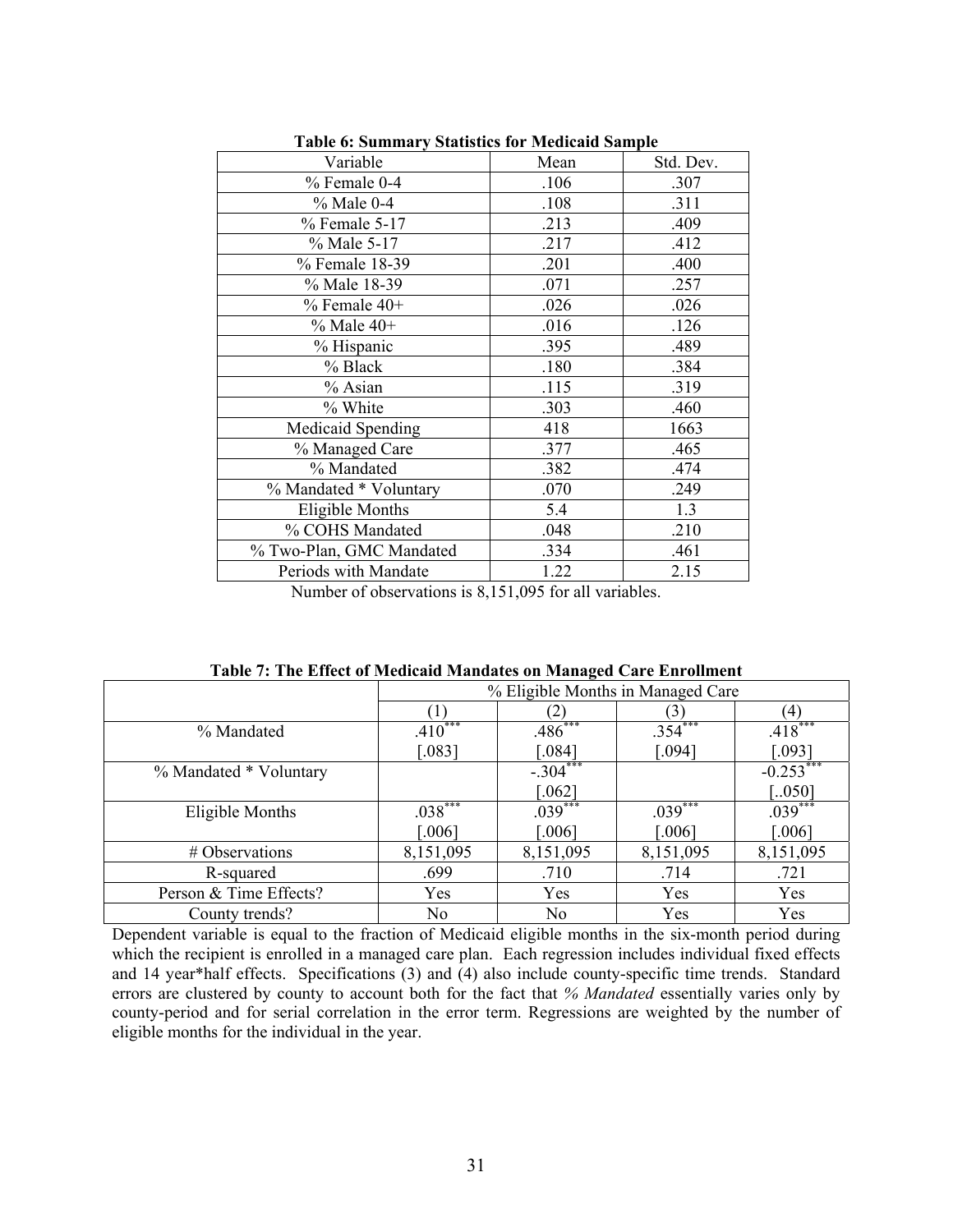|                        | Tuble of 14 Elements of the Effect of Finance out of Embolished on Fittwithin Spenting |                     |             |              |            |             |
|------------------------|----------------------------------------------------------------------------------------|---------------------|-------------|--------------|------------|-------------|
|                        | Medicaid Spending for Individual j in Period t                                         |                     |             |              |            |             |
|                        |                                                                                        | (2)                 | (3)         | (4)          | (5)        | (6)         |
| % Managed Care         | $69.5^*$                                                                               | $97.0***$           | $94.3***$   | ***<br>111.1 | $94.6$ **  | $112.0***$  |
|                        | [42.1]                                                                                 | [29.9]              | [45.6]      | [32.5]       | [47.4]     | [33.5]      |
| % Mandated *           |                                                                                        | $-44.8$ **          |             | $-23.7$      |            | $-23.9$     |
| Voluntary              |                                                                                        | [21.3]              |             | [26.0]       |            | [26.9]      |
| Eligible Months        | $79.0***$                                                                              | $78.0***$           | $78.3***$   | $77.6***$    | $78.3***$  | $77.6***$   |
|                        | [1.9]                                                                                  | $\lceil 1.6 \rceil$ | [2.0]       | [1.7]        | $[2.0]$    | [1.7]       |
| Periods with Mandate   |                                                                                        |                     |             |              | $-1.6$     | $-3.9$      |
|                        |                                                                                        |                     |             |              | [6.3]      | [6.7]       |
| # Observations         | 8,151,095                                                                              | 8,151,095           | 8,151,095   | 8,151,095    | 8,151,095  | 8,151,095   |
| Person & Time Effects? | Yes                                                                                    | Yes                 | Yes         | <b>Yes</b>   | <b>Yes</b> | Yes         |
| County Trends?         | N <sub>0</sub>                                                                         | N <sub>0</sub>      | Yes         | Yes          | Yes        | Yes         |
| First stage estimate   | .410 [.083]                                                                            | .486 [.084]         | .354 [.094] | .418 [.093]  | .347 [.091 | .408 [.091] |

**Table 8: IV Estimates of the Effect of Managed Care Enrollment on Medicaid Spending** 

Dependent variable is equal to total Medicaid spending for the individual in period t. Each regression includes individual fixed effects and 14 year\*half effects. Specifications (3) through (6) also include county-specific time trends. Standard errors are clustered by county to account both for the fact that *% Mandated* essentially varies only by county-period and for serial correlation in the error term. Regressions are weighted by the number of eligible months for the individual in the year.

|                        |                    | Medicaid Spending for Individual j in Year t |            |              |            |                          |
|------------------------|--------------------|----------------------------------------------|------------|--------------|------------|--------------------------|
|                        |                    | (2)                                          | (3)        | (4)          | (5)        | (6)                      |
| % Managed Care in      | $133.0***$         | $146.6$ ***                                  | $186.2***$ | ***<br>188.4 | $185.4***$ | ***<br>$191.0^{\degree}$ |
| <b>COHS</b> Counties   | [25.9]             | $[21.2]$                                     | [45.3]     | [42.4]       | [44.2]     | [40.9]                   |
| % Managed Care in      | 52.7               | $84.0***$                                    | 51.5       | $78.8***$    | 51.7       | $78.4***$                |
| 2-Plan, GMC Counties   | [42.7]             | $[29.2]$                                     | [48.0]     | [28.9]       | [49.1]     | [29.2]                   |
| % Mandated *           |                    | $-45.2$ **                                   |            | $-26.7$      |            |                          |
| Voluntary              |                    | [20.8]                                       |            | [26.5]       |            |                          |
| Eligible Months        | 79.7               | $78.5***$                                    | $79.9***$  | $78.8***$    | $79.9***$  | $78.9***$                |
|                        | $\left[2.1\right]$ | $\lceil 1.8 \rceil$                          | $[2.5]$    | $[2.0]$      | $[2.5]$    | $[2.0]$                  |
| Periods with Mandate   |                    |                                              |            |              | 0.6        | $-2.3$                   |
|                        |                    |                                              |            |              | [5.3]      | [6.0]                    |
| # Observations         | 8,151,095          | 8,151,095                                    | 8,151,095  | 8,151,095    | 8,151,095  | 8,151,095                |
| Person & Time Effects? | Yes                | Yes                                          | Yes        | Yes          | Yes        | Yes                      |
| County Trends?         | No                 | No                                           | Yes        | Yes          | Yes        | Yes                      |

**Table 8: IV Estimates of Effect of Managed Care Enrollment on Medicaid Spending by Plan Type** 

Dependent variable is equal to total Medicaid spending for the individual in period t. Two instruments are used to predict the two managed care variables  $-$  (% Mandated  $*$  COHS county) and (% Mandated  $*$ 2-plan / GMC county). Each regression includes individual fixed effects and 14 year\*half effects. Specifications (3) through (6) also include county-specific time trends. Standard errors are clustered by county to account both for the fact that *% Mandated* essentially varies only by county-period and for serial correlation in the error term. Regressions are weighted by the number of eligible months for the individual in the year.